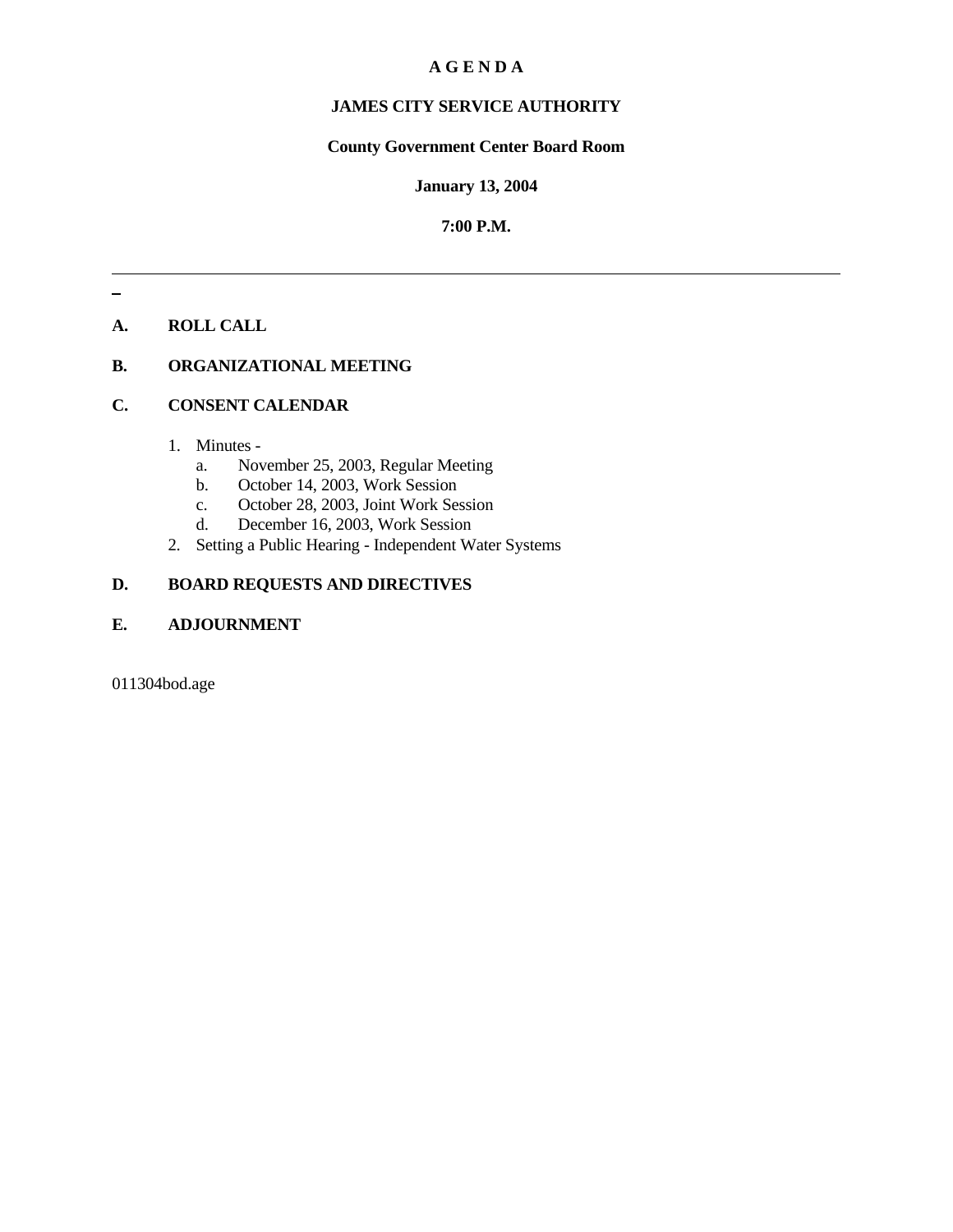# **M E M O R A N D U M**

DATE: January 13, 2004

TO: The Board of Directors

FROM: Frank M. Morton, III, County Attorney

l

SUBJECT: Organizational Meeting

The Board should first take action on the election of the Chairman and the Vice Chairman. Following those appointments, I have attached for your consideration a resolution establishing times and dates of your meetings for the year 2004, as well as proposed parliamentary rules to assist in the conducting of your business. These rules are consistent with past years.

Frank M. Morton, III

FMM/gb orgmtg04.mem

Attachment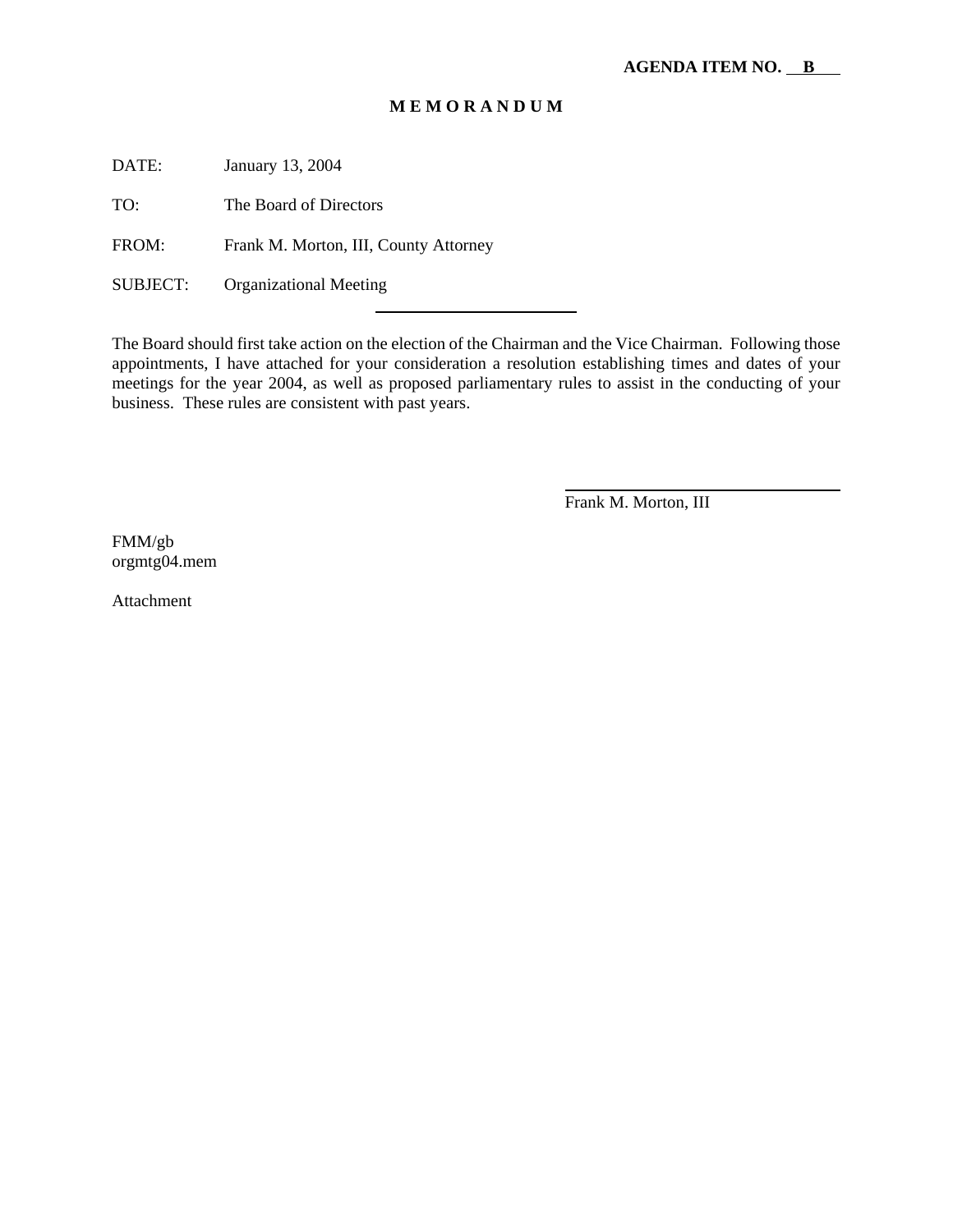## **R E S O L U T I O N**

#### ORGANIZATIONAL MEETING OF THE BOARD OF DIRECTORS

- WHEREAS, the Board of Directors of the James City Service Authority, James City County, Virginia, is desirous of establishing rules for the conducting of its business for the year of 2004.
- NOW, THEREFORE, BE IT RESOLVED by the Board of Directors of the James City Service Authority, James City County, Virginia, that the following rules shall apply for the year 2004.
	- 1. Regular meetings of the Board shall be held following the second Board of Supervisors' meetings each month. The meetings shall be held following the 7:00 p.m. Board of Supervisors' meeting. In August and December when there is only one Board of Supervisors' meeting, a Board meeting can be scheduled if needed.
	- 2. The Board shall, for parliamentary purposes, follow Robert's Rules of Order and more specifically those provisions which pertain to the conduct of Business in Boards, Newly Revised, 1981 at p. 404 as follows:
		- a. Members are not required to obtain the floor before making motions or speaking, which they can do while seated.
		- b. Motions need not be seconded.
		- c. There is no limit to the number of times a member can speak to a question, and motions to close or limit debate generally should not be entertained.
		- d. Informal discussion of a subject is permitted while no motion is pending.
		- e. The Chairman can speak in discussion without leaving the chair; and can make motions and votes on all questions.

Chairman, Board of Directors

\_\_\_\_\_\_\_\_\_\_\_\_\_\_\_\_\_\_\_\_\_\_\_\_\_\_\_\_\_\_\_\_\_

ATTEST:

Sanford B. Wanner Secretary to the Board

\_\_\_\_\_\_\_\_\_\_\_\_\_\_\_\_\_\_\_\_\_\_\_\_\_\_\_\_\_\_\_\_

Adopted by the Board of Directors of the James City Service Authority, James City County, Virginia, this 13th day of January, 2004.

bodorg04\_2.res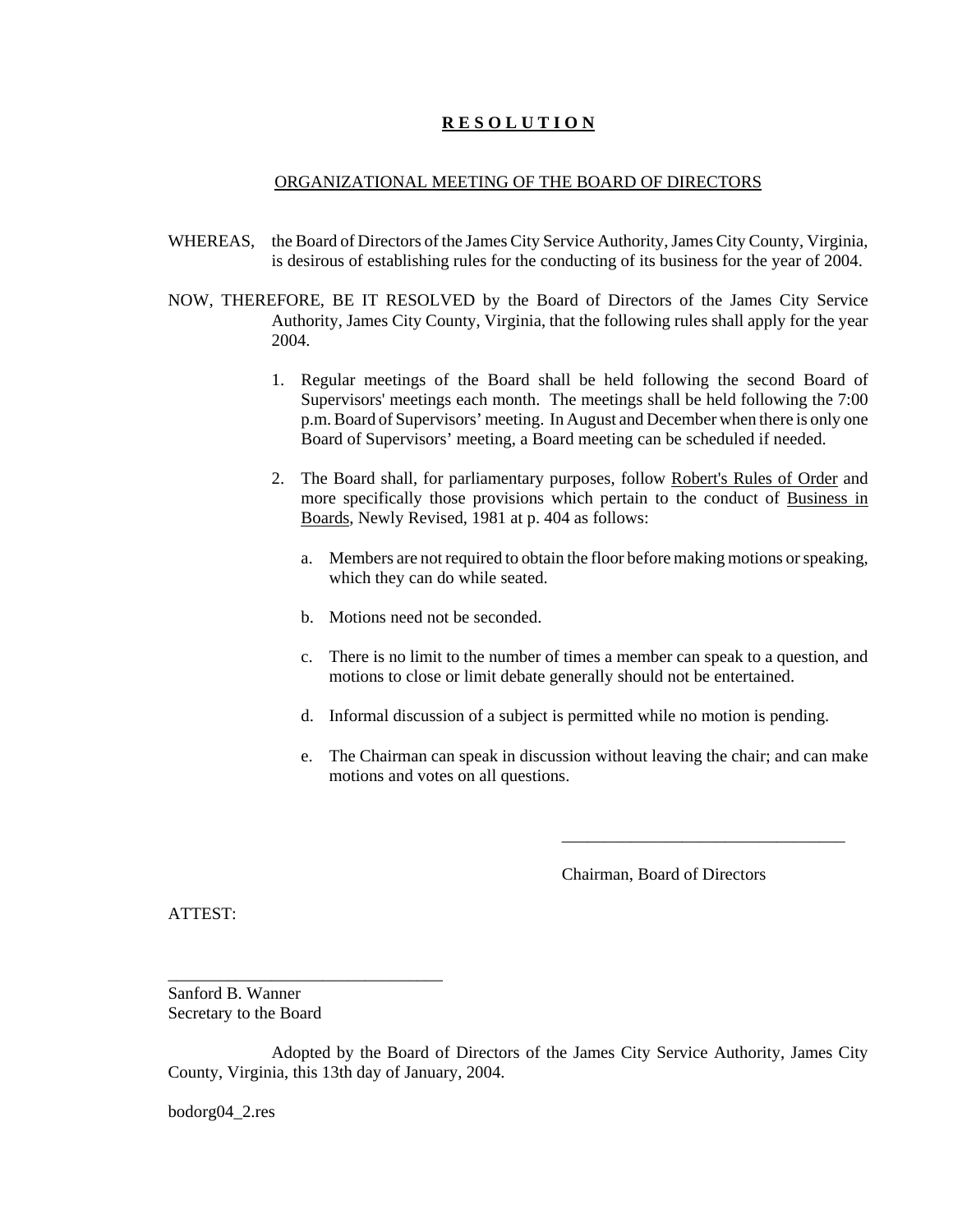# **AT A WORK SESSION OF THE BOARD OF DIRECTORS OF THE JAMES CITY SERVICE AUTHORITY, JAMES CITY COUNTY, VIRGINIA, HELD ON THE 14TH DAY OF OCTOBER, 2003, AT 4:00 P.M. IN THE COUNTY GOVERNMENT CENTER BOARD ROOM, 101 MOUNTS BAY ROAD, JAMES CITY COUNTY, VIRGINIA.**

# **A. ROLL CALL**

Michael J. Brown, Chairman John J. McGlennon, Vice Chairman Jay T. Harrison, Sr. James G. Kennedy Bruce C. Goodson

Sanford B. Wanner, Secretary Frank M. Morton, III, County Attorney Larry M. Foster, General Manager

# **B. BOARD DISCUSSION**

# 1. Riverview Plantation Water System

Mr. Larry Foster, General Manager of the James City Service Authority, provided the Board with an overview of the Riverview Plantation Water System ("Water System"), neighborhood involvement, estimated cost to acquire the Water System, and alternatives to make the Water System more reliable. He also requested guidance from the Board as to whether the Board wants to acquire the Water System and what contribution the Board feels is adequate from the residents.

The Board and staff discussed the timetable of the Department of Environmental Quality Groundwater Withdrawal Permit associated with operating the Water System, financing for the acquisition and operation of the Water System, alternatives to make the Water System more reliable, and residential contributions.

Mr. Brown requested information regarding the anticipated fiscal impact of the acquisition and operation of the Water System, the option for extending the water line from Wexford Hills, the number of undivided lots between Wexford Hills and Riverview Plantation, and adequacy of the Wexford Hills water system.

Mr. Wanner stated that until the permanent fix is made for the Water System, the issues and liabilities associated with the Water System will be on the James City Service Authority.

# **C. ADJOURMENT**

Mr. Brown adjourned the Board at 5:37 p.m.

\_\_\_\_\_\_\_\_\_\_\_\_\_\_\_\_\_\_\_\_\_\_\_\_\_\_\_\_\_\_\_\_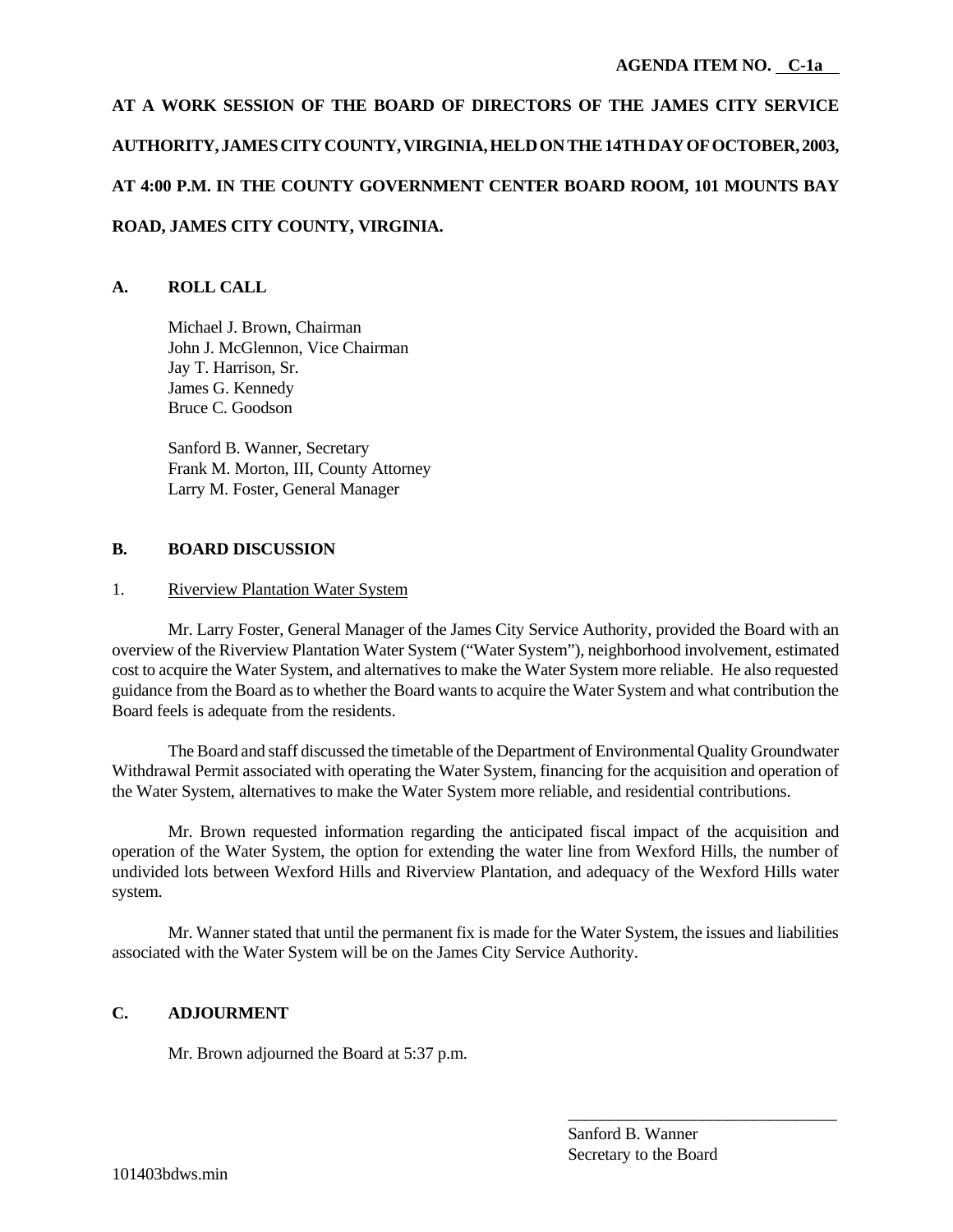**AT A JOINT WORK SESSION OF THE BOARD OF DIRECTORS OF THE JAMES CITY SERVICE AUTHORITY, AND THE BOARD OF SUPERVISORS, JAMES CITY COUNTY, VIRGINIA, HELD ON THE 28TH DAY OF OCTOBER 2003, AT 4:00 P.M. IN THE COUNTY GOVERNMENT CENTER BOARD ROOM, 101 MOUNTS BAY ROAD, JAMES CITY COUNTY, VIRGINIA.**

#### **A. ROLL CALL**

Michael J. Brown, Chairman John J. McGlennon, Vice Chairman Jay T. Harrison, Sr. James G. Kennedy Bruce C. Goodson

Sanford B. Wanner, Secretary Frank M. Morton, III, County Attorney Larry M. Foster, General Manager

#### **B. BOARD CONSIDERATION**

#### 1. Riverview Plantation Water System

Mr. Larry Foster, General Manager of the James City Service Authority, provided the Board with an overview of the Riverview Plantation Water System and requested the Board of Directors approve the resolution indicating its interest to accept the Riverview Plantation Water System.

The Board and staff discussed the fiscal impact of the Riverview Plantation Water System on the James City Service Authority budget, the water supply alternatives to the existing well facility, the collection of payment for the contribution from the Riverview Plantation residents, and factors in the establishment of a sanitary district.

Mr. Kennedy made a motion to adopt the resolution.

On a roll call, the vote was: AYE: Kennedy, Goodson, McGlennon, Harrison, Brown (5). NAY: (0).

## **R E S O L U T I O N**

### RIVERVIEW PLANTATION WATER SYSTEM

WHEREAS, the privately owned Riverview Plantation Water System (system) has been marginally operated for a number of years and in recent weeks has been issued two "Boil Water" notices by the Virginia Department of Health as the result of the identification of E-Coli-Fecal Coliform in the water; and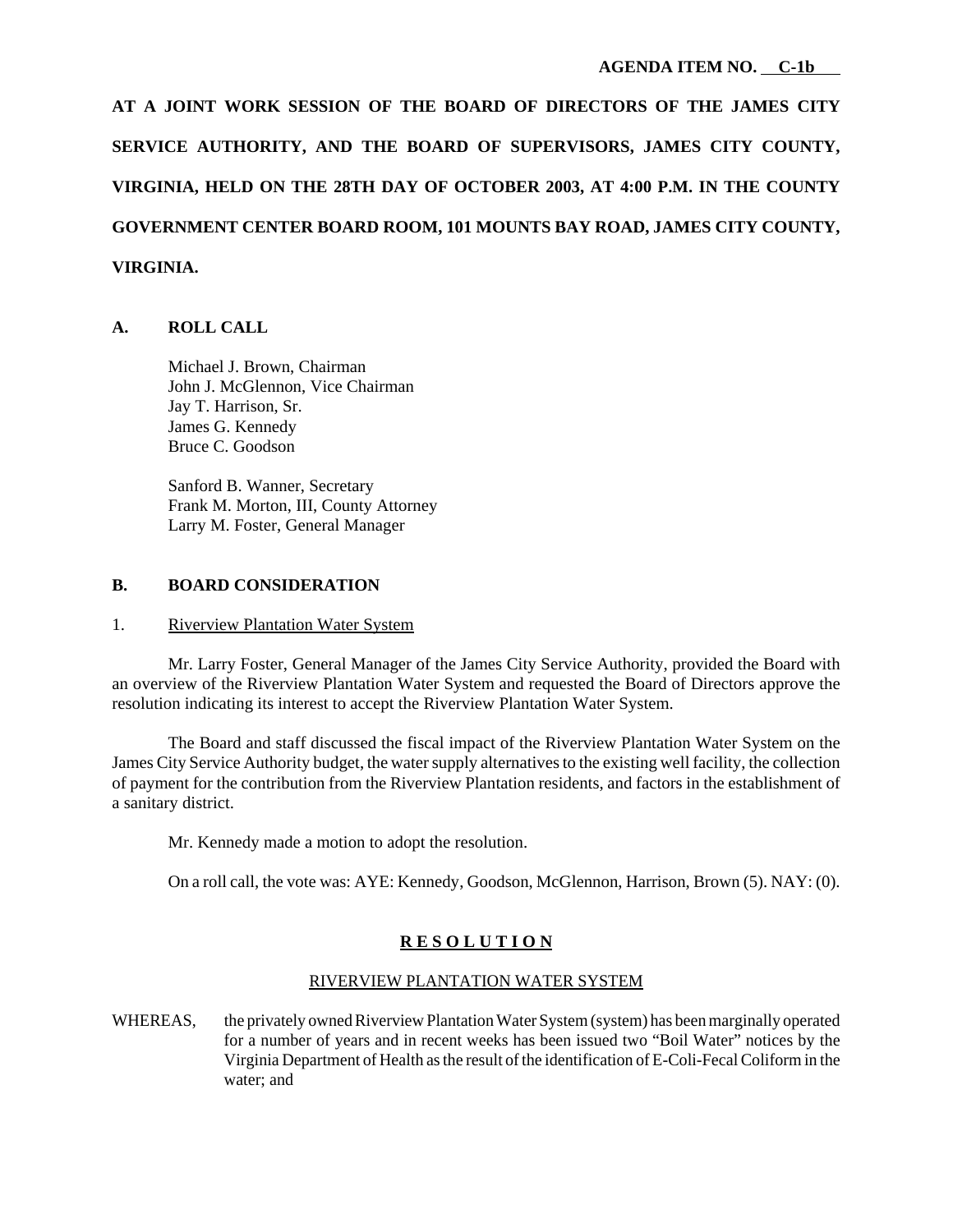- WHEREAS, the James City Service Authority (JCSA) staff has worked with the residents of the Riverview Plantation toward improvements to the operation and maintenance of the Riverview Water System; and
- WHEREAS, the JCSA has estimated a cost of approximately \$1.2 million to upgrade the Riverview Water System to modern standards; and
- WHEREAS, the residents of Riverview have agreed to acquire and convey at no costs the water system infrastructure to the JCSA and a majority of the residents have agreed to contribute \$5,000 per home served by the water system to offset the costs of improving the water system; and
- WHEREAS, the Board of Directors (Board ) of the JCSA at a meeting held October 14, 2003, agreed by consensus to accept and assume responsibility for the water system and establish a fee of \$5,000 per connection for all homeowners served by the water system.
- NOW, THEREFORE, BE IT RESOLVED by the Board of Directors of the James City Service Authority, James City County, Virginia, hereby indicate their interest to accept the system at no cost, to make improvements to the system, to establish a connection fee of \$5,000, said fee to be paid in no more than five years from the date to be established.

## **C. ADJOURN**

At 5:15 p.m. Mr. Brown adjourned the Board of Directors.

Sanford B. Wanner Secretary to the Board

102803bodws.min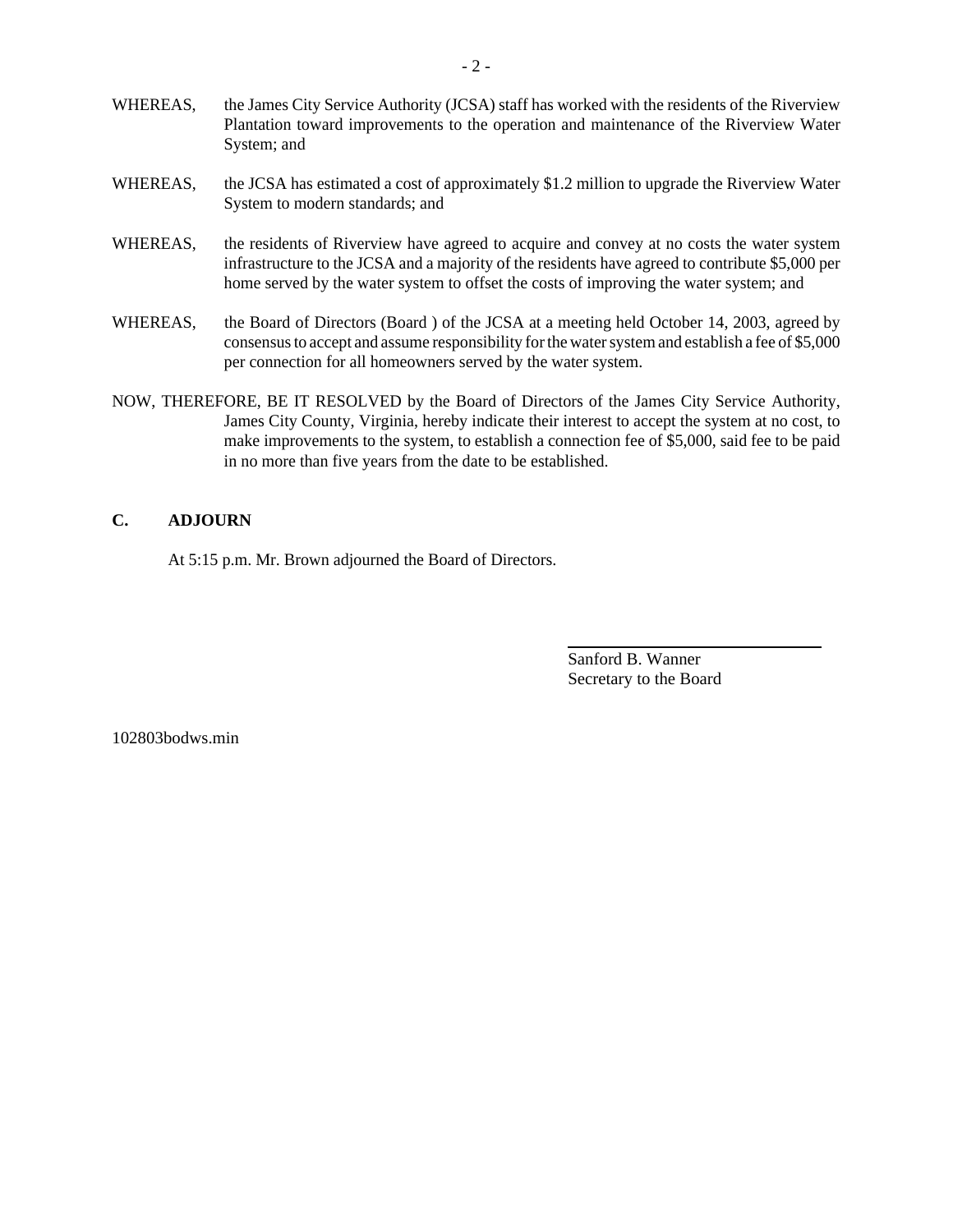# **AT A REGULAR MEETING OF THE BOARD OF DIRECTORS OF THE JAMES CITY SERVICE AUTHORITY, JAMES CITY COUNTY, VIRGINIA, HELD ON THE 25TH DAY OF NOVEMBER 2003, AT 7:00 P.M. IN THE COUNTY GOVERNMENT CENTER BOARD ROOM, 101 MOUNTS BAY ROAD, JAMES CITY COUNTY, VIRGINIA.**

# **A. ROLL CALL**

Michael J. Brown, Chairman John J. McGlennon, Vice Chairman Jay T. Harrison, Sr. James G. Kennedy Bruce C. Goodson

Sanford B. Wanner, Secretary Frank M. Morton, III, County Attorney Larry M. Foster, General Manager

# **B. CONSENT CALENDAR**

Mr. Harrison made a motion to adopt the item on the Consent Calendar.

The motion passed by a unanimous voice vote.

# 1. Minutes

- a. August 12, 2003, Regular Meeting
- b. August 14, 2003, Work Session
- c. August 28, 2003, Work Session

# **C. BOARD DISCUSSION**

## 1. James City Service Authority Investment Policy

Mr. Larry M. Foster, General Manager of the James City Service Authority, presented the James City Service Authority Investment Policy (Policy) and requested the Boards approval of the Policy by adopting the Investment Policy resolution.

Mr. Harrison made a motion to adopt the resolution.

On the roll call vote, the vote was: AYE: Harrison, McGlennon, Goodson, Kennedy, Brown (5). NAY: (0).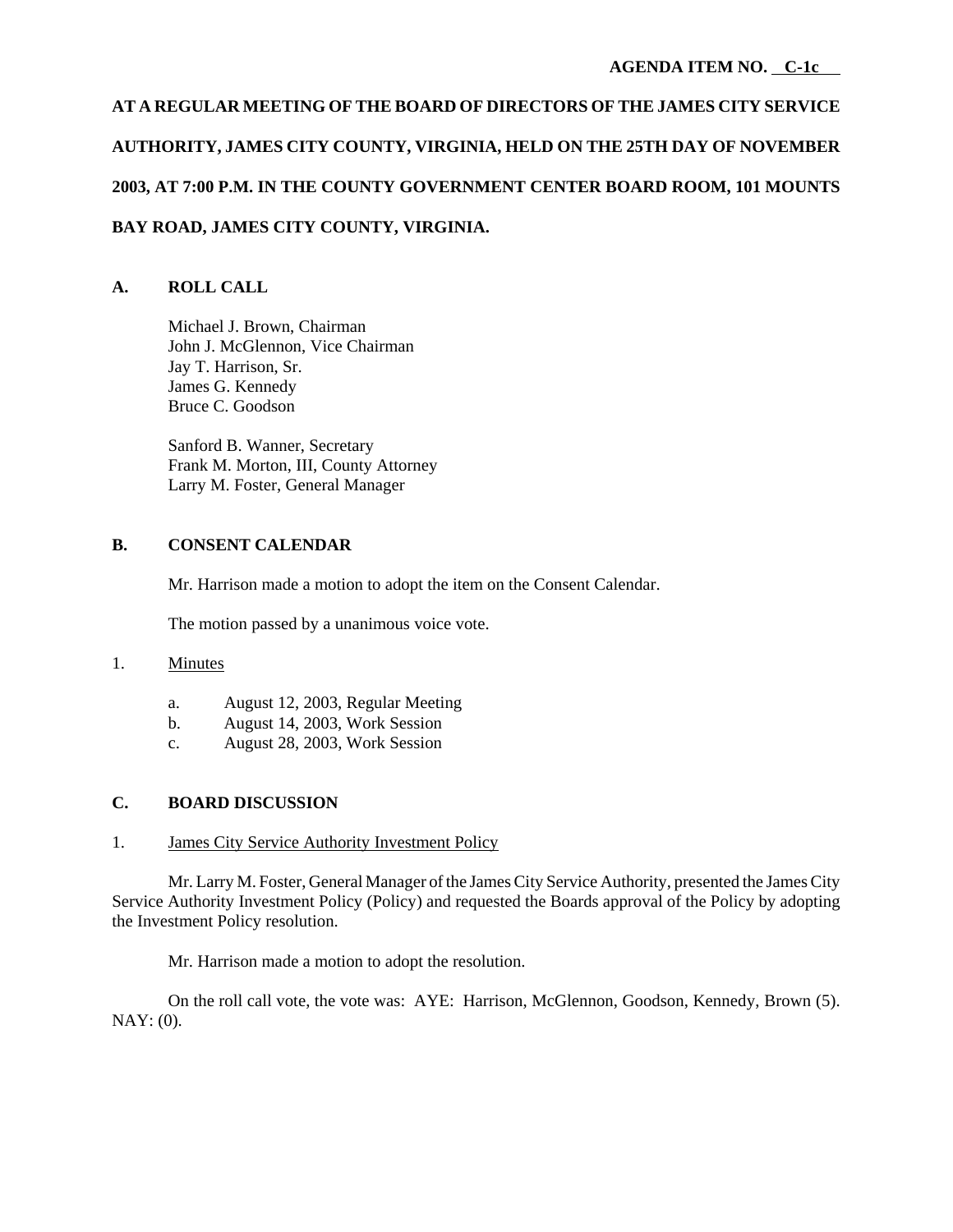# **R E S O L U T I O N**

#### JAMES CITY SERVICE AUTHORITY INVESTMENT POLICY

- WHEREAS, the Board of Directors desires to safeguard the James City Service Authority funds within the terms defined by the Code of Virginia; and
- WHEREAS, the Board of Directors of the James City Service Authority, James City County, Virginia, is desirous to update the Investment Policy Statement; and
- WHEREAS, the Board of Directors of the James City Service Authority, James City County, Virginia, also desires to change investment managers and have the James City Service Authority added to the James City County's Investment Advisory Agreement with Public Financial Management.
- NOW, THEREFORE, BE IT RESOLVED by the Board of Directors of the James City Service Authority, James City County, Virginia, hereby adopts the attached Investment Policy Statement and authorizes the General Manager of the James City Service Authority to sign such documents as required to change the investment manager from TRUSCO Capital Management to Public Financial Management to be effective December 15, 2003.

## **James City Service Authority**

## *Statement of Investment Policy*

Adopted November 25, 2003

## **James City Service Authority**

## *Statement of Investment Policy*

## *Purpose*

The James City Service Authority ("the JCSA") is a public body politic and corporate of the Commonwealth of Virginia. The JCSA was created in 1969 by the James City County Board of Supervisors pursuant to the Virginia Water and Sewer Authorities Act (Code of Virginia, 1950, as amended). The JCSA's Board of Directors is appointed by the Board of Supervisors.

The purpose of this policy is to set forth the investment and operational policies for the management of public funds of the JCSA. These policies have been adopted by, and can be changed only by, the JCSA Board of Directors.

These policies are designed to ensure the prudent management of public funds, the availability of operating and capital funds when needed, and an investment return competitive with comparable funds and financial market indices.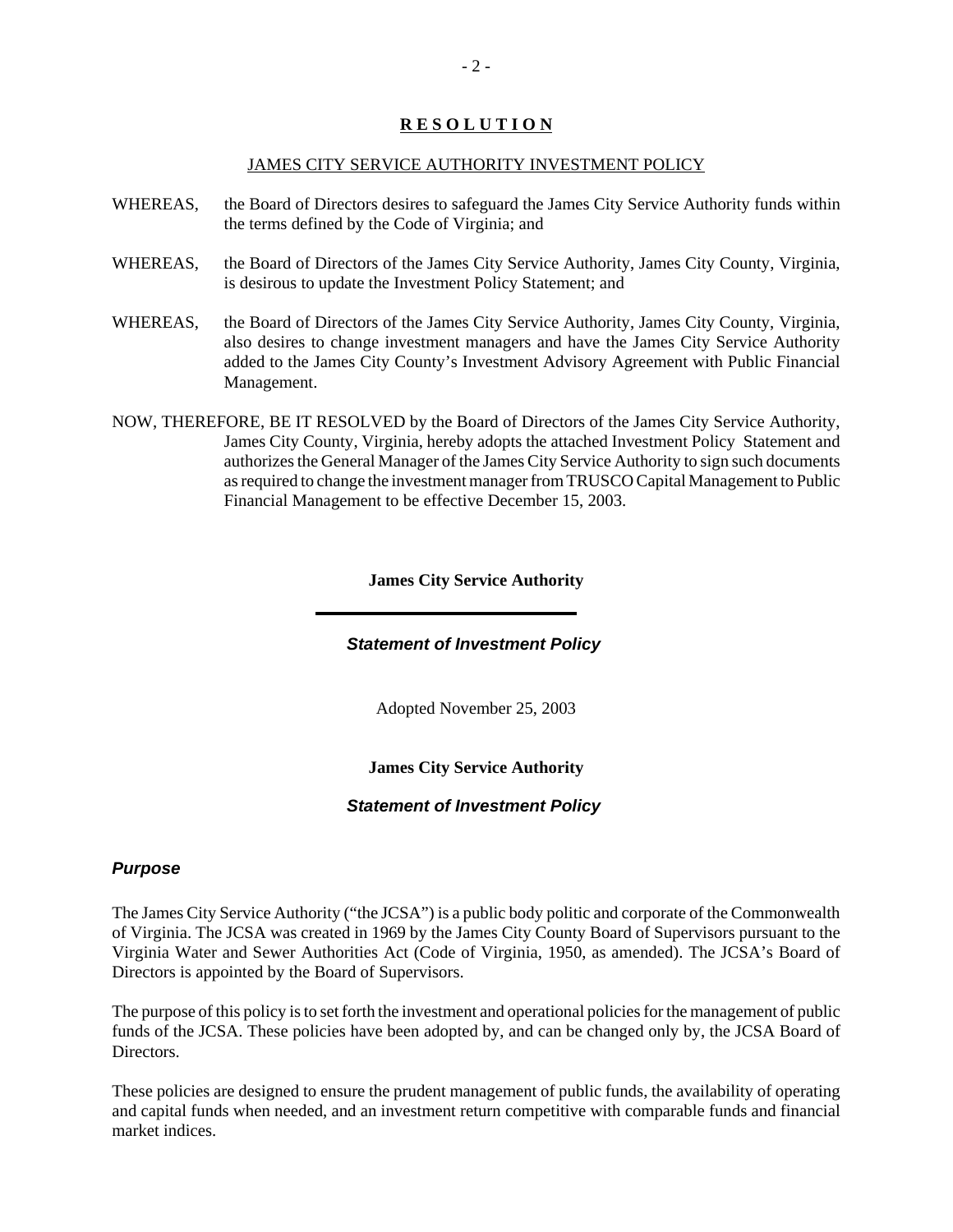It shall be the policy of the JCSA that all investments and investment practices meet or exceed all statutes governing the investment of public funds in Virginia and any investment restrictions imposed by bond covenants. Further, accounting for the JCSA Portfolio shall be consistent with guidelines of the Governmental Accounting Standards Board (GASB).

# *Scope of the Investment Policy*

This investment policy is a comprehensive one that governs the overall administration and investment management of those funds held in the JCSA's investment portfolio. This policy shall apply to such funds from the time of receipt until the time the funds ultimately leave the JCSA's accounts. These funds include, but are not limited to, all operating funds, debt service funds, and capital project funds ("the JCSA's Portfolio").

The monies of individual funds may be commingled for investment purposes. Investment income will be allocated to the various funds based on their respective participation and in accordance with generally accepted accounting principles.

The guidance set forth herein is to be strictly followed by all those responsible for any aspect of the management or administration of these funds.

# *Investment Objectives*

The JCSA's Portfolio shall be managed to accomplish the following hierarchy of objectives:

*1 - Preservation of Principal* - The single most important objective of the JCSA's investment program is the preservation of principal of those funds within the portfolio.

*2 - Maintenance of Liquidity* - The portfolio shall be managed in such a manner that assures that funds are available as needed to meet those immediate and/or future operating requirements of the JCSA, including but not limited to payroll, accounts payable, capital projects, debt service and any other payments.

*3 - Maximize Return* - The portfolio shall be managed in such a fashion as to maximize the return on investments within the context and parameters set forth by Objectives 1 and 2 above.

## *Delegation of Authority*

The Board of Directors is responsible for the adoption of the investment policy, and must approve any revisions or alterations made to the policy.

The Treasurer shall have responsibility for the operation of the investment program. The Treasurer shall establish written procedures for the operation of the investment program consistent with this investment policy. Procedures should include references to safekeeping, delivery vs. payment, investment accounting, repurchase agreements, wire transfer agreements, collateral/depository agreements and banking services contracts. The Treasurer is supported by an Assistant Treasurer who is assigned to the Department of Financial and Management Services, James City County.

The Treasurer may employ an Investment Manager to assist in managing some or all of the JCSA's Portfolio. Such Investment Manager must be registered under the Investment Advisors Act of 1940 or shall be exempt from registration.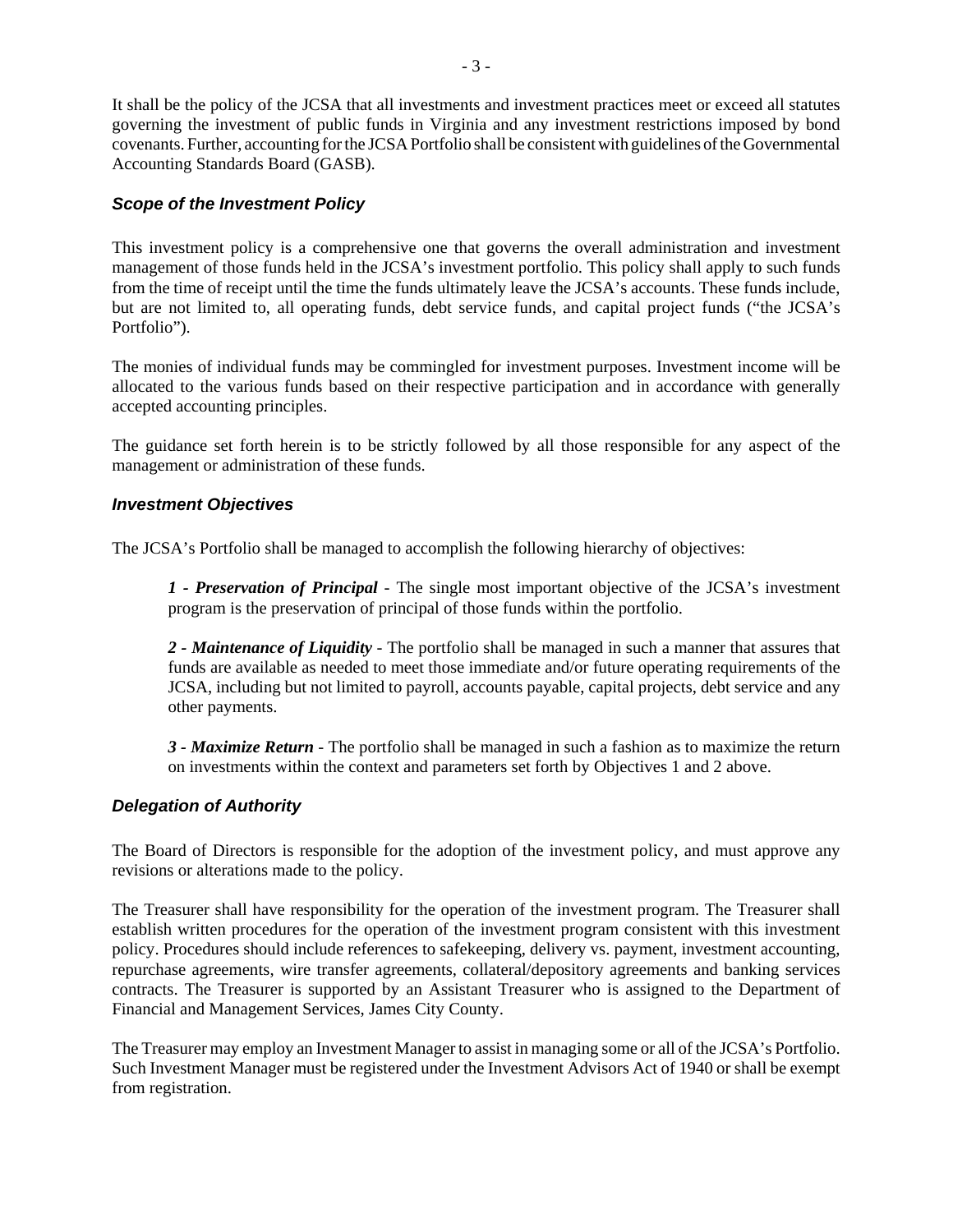No other person may engage in an investment transaction except as provided under the terms of this policy and the procedures established by the Treasurer.

# *Standard of Prudence*

The standard of prudence to be applied to the investment of the JCSA's Portfolio shall be the "Prudent Investor" rule that states:

*"Investments shall be made with judgment and care, under circumstances then prevailing which persons of prudence, discretion and intelligence exercise in the management of their own affairs, not for speculation, but for investment, considering the probable safety of their capital as well as the probable income to be derived."*

The Treasurer and other JCSA employees and officials involved in the investment process acting in accordance with the Code of Virginia, this policy and any other written procedures pertaining to the administration and management of the JCSA's Portfolio and who exercise the proper due diligence shall be relieved of personal responsibility for an individual security's credit risk or market price changes, provided that any negative deviations are reported in a timely fashion to the JCSA General Manager and that reasonable and prudent action is taken to control and prevent any further adverse developments. Furthermore, in accordance with Section 2.2-4410 et seq. of the Code of Virginia, the Treasurer shall not be liable for loss of public money due to the default, failure or insolvency of a depository.

# *Ethics and Conflict of Interest*

The State and Local Government Conflict of Interests Act governs officers and employees, including those involved in the JCSA's investment process. Specifically, Code of Virginia Section 2.2-3103 (5) and (6) of the Act provide that no officer or employee shall:

- 1) accept any money, loan, gift, favor, service, or business or professional opportunity that reasonably tends to influence him in the performance of his official duties; or
- 2) accept any business or professional opportunity when he knows there is a reasonable likelihood that the opportunity is being afforded to influence him in the performance of his official duties.

Officers and employees involved in the investment process shall refrain from personal business activity that could conflict with the proper execution and management of the investment program, or that could impair their ability to make impartial decisions. Employees and investment officials shall disclose any material interests in financial institutions with which they conduct business. They shall further disclose any personal financial/investment positions that could be related to the performance of the investment portfolio. Employees and officers shall refrain from undertaking personal investment transactions with the same individual with whom business in conducted on behalf of the Treasurer.

## *Authorized Investments*

In accordance with Sections 2.2-4501 through 2.2-4510 of the Code of Virginia and other applicable law, the JCSA shall be permitted to invest in any of the following securities.

- **A) U.S. Government Obligations.** The following securities issued by the Unites States Government or its Agencies;
	- 1) Stocks, bonds, treasury notes, and other evidences of indebtedness of the United States, including:
		- a) the guaranteed portion of any loan guaranteed by the Small Business Administration,
		- b) any agency of the United States government, and
		- c) those unconditionally guaranteed as to the payment of principal and interest by the United States;
	- 2) bonds of the District of Columbia;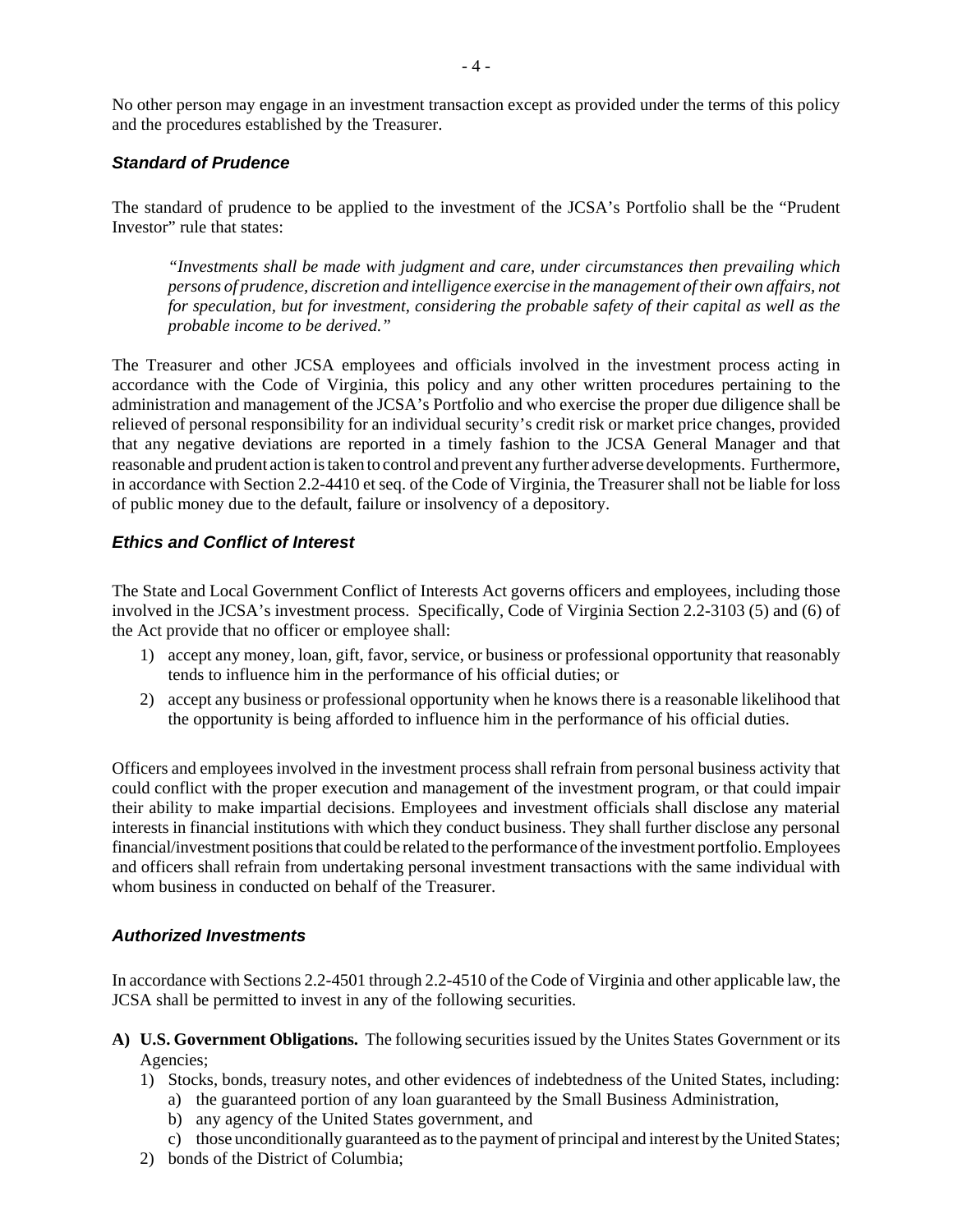- 3) bonds and notes of the Federal National Mortgage Association and the Federal Home Loan Banks;
- 4) bonds, debentures or other similar obligations of Federal land banks, Federal intermediate credit banks, or banks of cooperatives, issued pursuant to acts of Congress; and
- 5) obligations issued by the United States Postal Service when principal and interest thereon is guaranteed by the government of the United States.

U.S. Government obligations shall be limited to a maximum maturity of five (5) years at the time of purchase.

- **B) Repurchase Agreements**. Contracts for the present purchase and subsequent resale at a specified time in the future of specific securities at specified prices at a price differential representing the interest income to be earned by the JCSA. Such contracts shall be invested in only if the following conditions are met:
	- 1) the repurchase agreement has a term to maturity of no greater than ninety (90) days;
	- 2) the contract is fully secured by deliverable U.S. Government obligations as described in (A) above (without limit to maturity), having a market value at all times of at least one hundred two percent (102%) of the amount of the contract;
	- 3) a master repurchase agreement or specific written, repurchase agreement governs the transaction;
	- 4) the securities are held free and clear of any lien by a independent third party custodian acting solely as agent for the JCSA, provided such third party is not the seller under the repurchase agreement and is a qualified public depository as defined in Section 2.2-4400 et seq. of the Code of Virginia;
	- 5) a perfected first security interest under the Uniform Commercial Code in accordance with book entry procedures prescribed at 31 C.F.R. 306.1 et seq. or 31 C.F.R. 350.0 et seq. in such securities is created for the benefit of the JCSA;
	- 6) for repurchase agreements with terms to maturity of greater than one (1) day, the JCSA will value the collateral securities continuously and require that if additional collateral is required then that collateral must be delivered within one business day (if a collateral deficiency is not corrected within this time frame, the collateral securities will be liquidated.);
	- 7) the counterparty is a:
		- a) primary government securities dealers who report daily to the Federal Reserve Bank of New York, or
		- b) a bank, savings and loan association or diversified securities broker-dealer having \$5 billion in assets and \$500 million in capital and subject to regulation of capital standards by any state or federal regulatory agency; and
	- 8) the counterparty meets the following criteria:
		- a) have long-term credit rating of at least "AA" by Standard & Poor's or "Aa" by Moody's Investors Services,
		- b) have been in operation for at least 5 years, and
		- c) be reputable among market participants.
- **C) Commercial paper.** Unsecured short-term debt of U.S. corporations may be purchased if the following conditions are met:
	- 1) the maturity is no greater than two hundred-seventy days (270) days;
	- 2) no more than thirty-five percent (35%) of the total funds available for investment (based on book value on the date of acquisition) may be invested in commercial paper;
	- 3) the amount invested in any single issuing corporation will not exceed five percent (5%) of the total funds available for investment (based on book value on the date of acquisition);
	- 4) the issuing corporation, or its guarantor, has a net worth of at least \$50 million;
	- 5) the net income of the issuing corporation, or its guarantor, has averaged \$3 million per year for the previous five years; and
	- 6) the issuing corporation, or its guarantor, has a short-term debt rating of no less than "A-1" (or its equivalent) by at least two of the following; Moody's Investors Service, Standard & Poor's, Fitch Investor's Service and Duff and Phelps.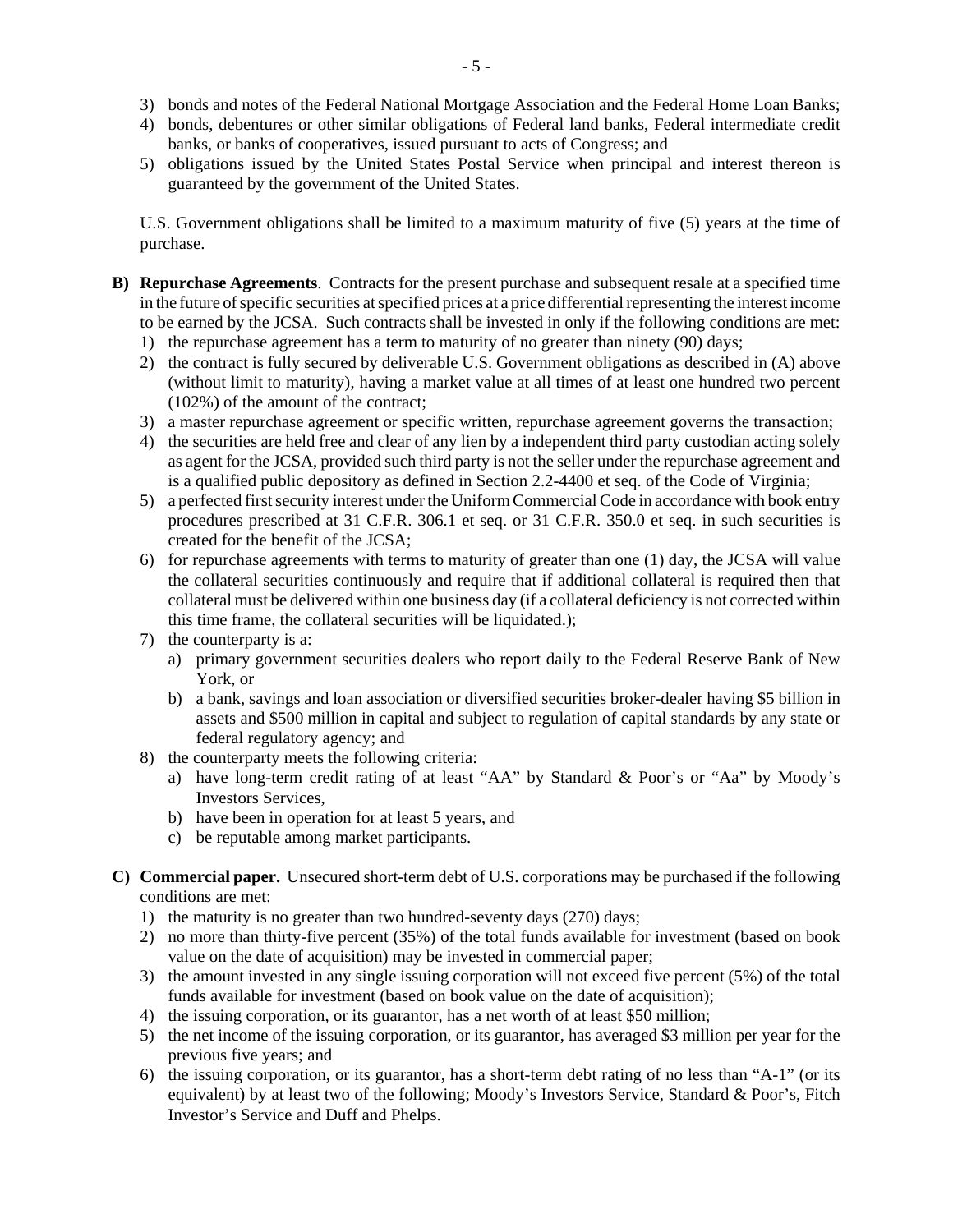- **D) Bankers' acceptances** issued by a domestic bank or a federally chartered domestic office of a foreign bank, which are eligible for purchase by the Federal Reserve System may be purchased if the following conditions are met:
	- 1) the maturity is no greater than two hundred-seventy days (270) days;
	- 2) the short-term paper of which is rated not lower than P-1 by Moody's Investors Services and A-1 Standard & Poor's Corporation;
	- 3) no more than forty percent (40%) of the total funds available for investment (based on book value on the date of acquisition) may be invested in bankers' acceptances; and
	- 4) the amount invested in any single bank will not exceed five percent (5%) of the total funds available for investment (based on book value on the date of acquisition).
- **E) Corporate Notes** issued by corporations organized and operating within the United States or by depository institutions licensed by the United States or any state and operating within the United States which meet the following requirements:
	- 1) the maturity is no greater than five (5) years at the time of purchase;
	- 2) has a minimum "Aa" long term debt rating by Moody's Investors Service and a minimum "AA" long term debt rating by Standard & Poor's; and
	- 3) the amount invested in any single issuing corporation will not exceed five percent (5%) of the total funds available for investment (based on book value on the date of acquisition).
- **F) Municipal Obligations.** Bonds, notes and other evidences of indebtedness of the Commonwealth of Virginia, or of any county, city, town, district, authority or public body of the Commonwealth of Virginia upon which there is no default that meet the following criteria;
	- 1) have a final maturity on the date of investment not to exceed five (5) years.
	- 2) rated in either of the two highest rating categories by a nationally recognized rating agency; and
- **G) Negotiable Certificates of Deposit and Bank Deposit Notes** of domestic banks and domestic offices of foreign banks with:
	- 1) a rating of at least A-1 by Standard & Poor's and P-1 by Moody's Investor Service, Inc., for maturities of one year or less;
	- 2) and a rating of at least "AA" by Standard & Poor's and "Aa" by Moody's Investor Service for maturities over one year and not exceeding five years.
- **H) State Pool.** The pooled investment fund (known as the Virginia Local Government Investment Pool or "LGIP") as provided for in Section 2.2-4600 et seq. of the Code of Virginia.
- **I) Registered Investment Companies (Mutual Funds.)** Shares in open-end investment funds provided such funds are registered under the Federal Investment Company Act of 1940, invest exclusively in the securities permitted under this investment policy, provided that the fund is rated "AAm" or "AAm-G" or better by Standard & Poor's Corporation, or equivalent by other rating agencies. The fund must also be properly registered for sale under the Securities Act (Section 13.1-501 et seq.) of the Code of Virginia.

# *Bank Deposits*

Certificates of deposit and other evidences of deposit in any national banking association, Federal Savings and Loan Association or Federal Savings Bank located in Virginia and any bank, trust company or savings institutions organized under Virginia law are permitted by Section 2.2-4401 et seq. of the Code of Virginia. The JCSA will maintain bank deposits meeting the following requirements:

- 1) the maturity is no greater than one (1) year at the time of purchase;
- 2) certificates of deposit will be placed directly with depository institutions (no third parties or money brokers will be used);
- 3) deposits will be secured in accordance with the Virginia Security for Public Deposits Act, (Section 2.2-4400 et seq.) of the Code of Virginia that requires: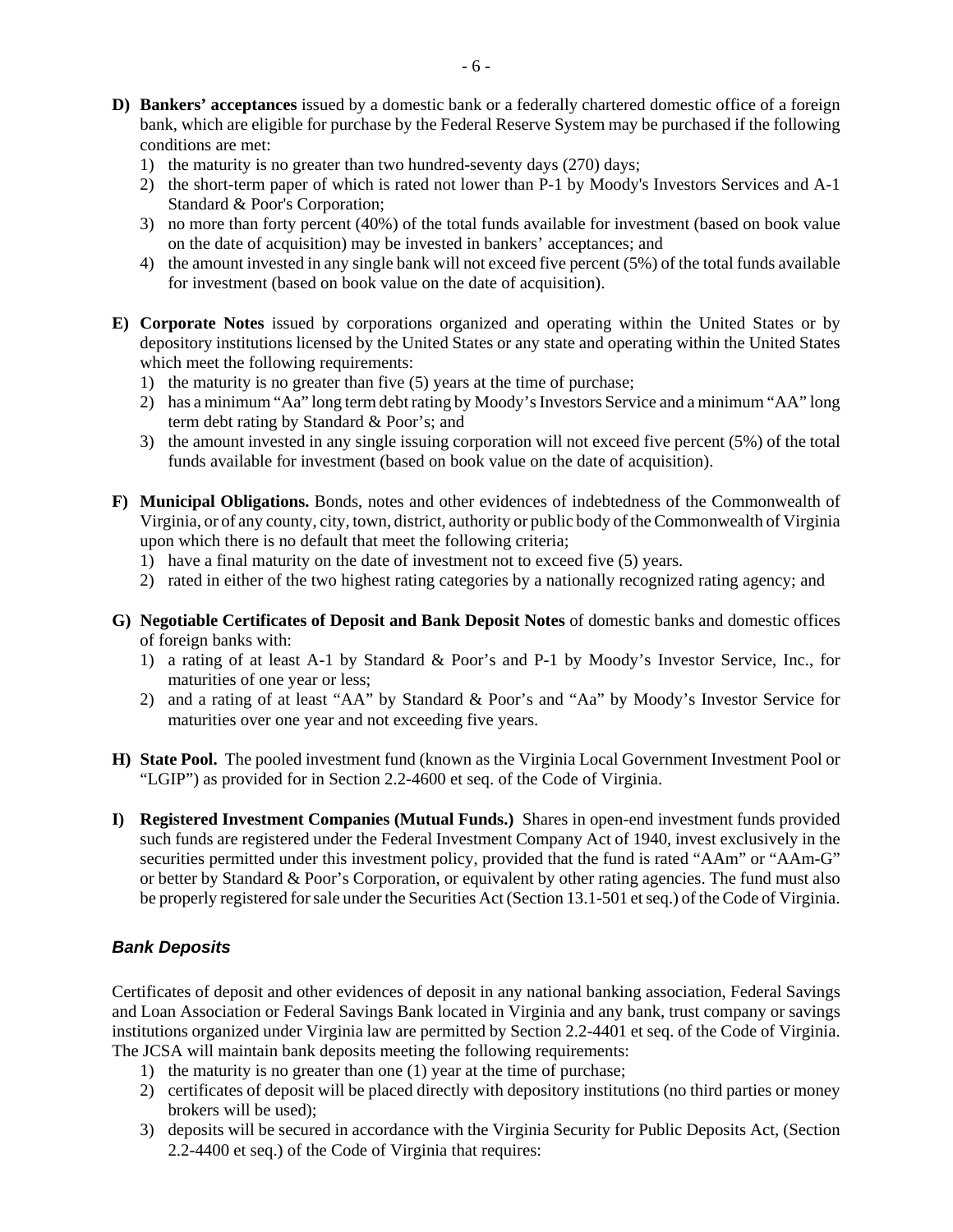- a) collateralization on all deposits of JCSA funds in excess of the amount protected by Ffederal deposit insurance, and
- b) collateralization with (i) U.S. Government obligations and securities unconditionally guaranteed as to the payment of principal and interest by the United States, or any Agency thereof, or (ii) municipal bonds of the Commonwealth of Virginia or any political subdivision of the Commonwealth of Virginia that meets the minimum criteria established in this Policy for direct investment.

#### *Portfolio Diversification*

The JCSA's Portfolio shall be diversified by security type and institution. The maximum percentage of the portfolio (book value at the date of acquisition) permitted in each eligible security is as follows:

| U.S. Government Obligations                          | 100% maximum |
|------------------------------------------------------|--------------|
| <b>Registered Money Market Mutual Funds</b>          | 100% maximum |
| State of Virginia LGIP                               | 50% maximum  |
| <b>Repurchase Agreements</b>                         | 50% maximum  |
| Bankers' Acceptances                                 | 40% maximum  |
| <b>Commercial Paper</b>                              | 35% maximum  |
| <b>Negotiable Certificates of Deposit/Bank Notes</b> | 20% maximum  |
| <b>Municipal Obligations</b>                         | 20% maximum  |
| <b>Corporate Notes</b>                               | 15% maximum  |
| <b>Bank Deposits</b>                                 | 25% maximum  |
|                                                      |              |

The combined amount of bankers' acceptances, commercial paper and corporate notes shall not exceed fifty percent (50%) of the total book value of the portfolio at the date of acquisition.

The JCSA's Portfolio will be further diversified to limit the exposure to any one issuer. No more than 5% of the JCSA's Portfolio will be invested in the securities of any single issuer with following exceptions

| U.S. Treasury                                 | 100% maximum |
|-----------------------------------------------|--------------|
| Each Money Market Mutual Fund                 | 50% maximum  |
| Each Federal Agency                           | 35% maximum  |
| <b>Each Repurchase Agreement Counterparty</b> | 25% maximum  |

#### *Maximum Maturity*

Maintenance of adequate liquidity to meet the cash flow needs of the JCSA is essential. Accordingly, the portfolio will be structured in a manner that ensures sufficient cash is available to meet anticipated liquidity needs. Selection of investment maturities must be consistent with the cash requirements of the JCSA in order to avoid the forced sale of securities prior to maturity.

For purposes of this Investment Policy, assets of the JCSA shall be segregated into three categories based on expected liquidity needs and purposes  $\equiv$  short-term operating funds, the core portfolio and bond proceeds.

**Short-Term Operating Funds.** Assets categorized as short-term funds will be invested in permitted investments maturing in twelve (12) months or less. The average weighted maturity of the short-term assets will not exceed 180 days. Because of inherent difficulties in accurately forecasting cash flow requirements, a portion of the portfolio will be continuously invested in readily available funds such as money market mutual funds or overnight repurchase agreements to ensure that appropriate liquidity is maintained to meet ongoing obligations.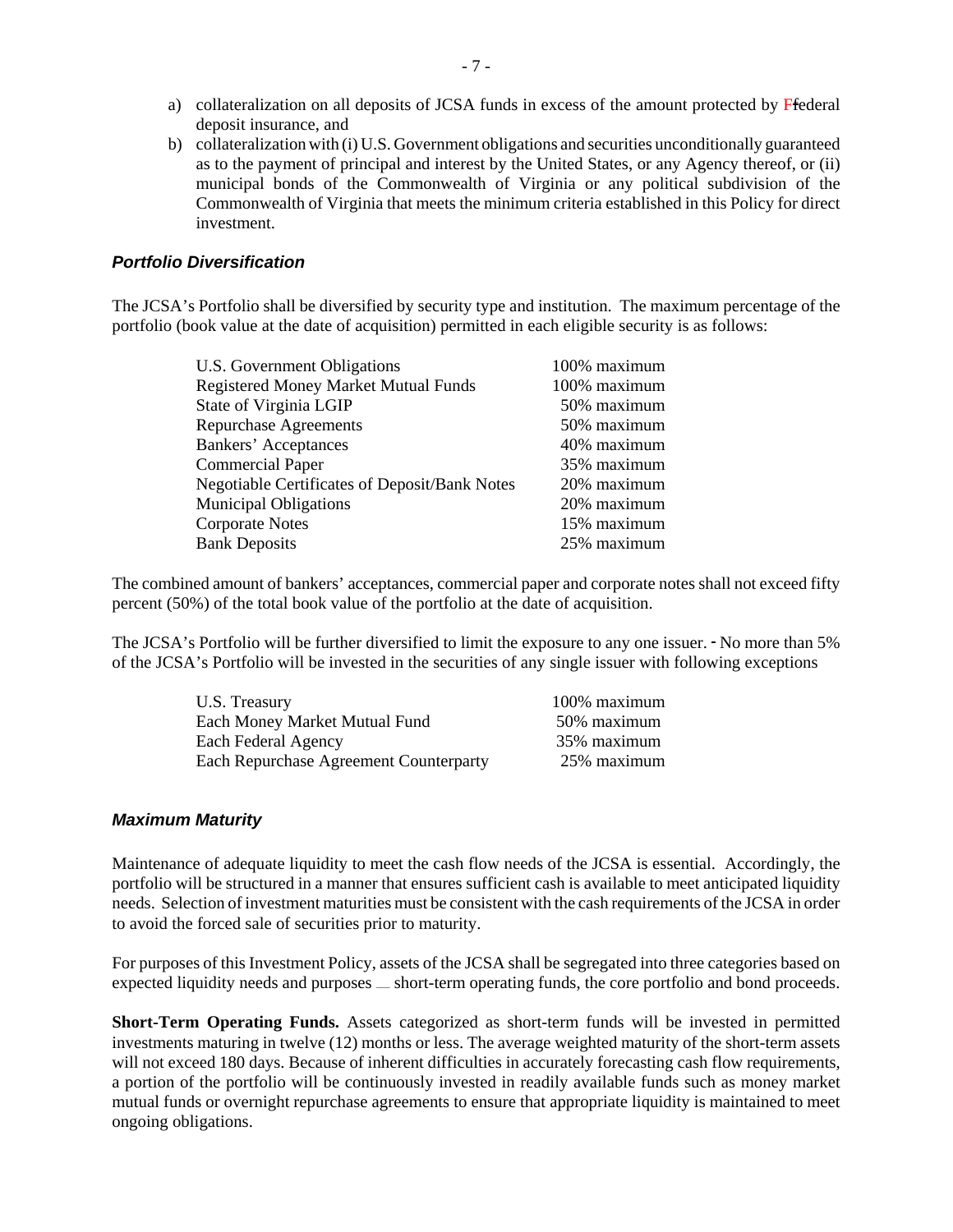**Core Portfolio.** The operating fund core portfolio will be invested in permitted investments with a stated maturity of no more than 5 years from the date of purchase. To control the volatility of the core portfolio, the Treasurer will determine a duration target, not to exceed three years.

**Bond Proceeds.** Proceeds from the sale of bonds will be invested in compliance with the specific requirements of the bond covenants without further restriction as to the maximum term to maturity of securities purchased. However, in no case will bond proceeds be invested in securities with a term to maturity that exceeds the expected disbursement date of those funds.

Reserve funds and other funds with longer-term investment horizons may be invested in securities exceeding five (5) years if the maturity of such investment is made to coincide as nearly as practicable with the expected use of funds. The intent to invest in securities with longer maturities shall be disclosed in writing to the Board of Directors.

# *Prohibited Investments and Investment Practices*

The JCSA is prohibited from:

- 1) Investment in reverse repurchase agreements;
- 2) Short sales (selling a specific security before it has been legally purchased);
- 3) Borrowing funds for the sole purpose of reinvesting the proceeds of such borrowing;
- 4) Investment in complex derivatives such as range notes, dual index notes, inverse floating rate notes and deleveraged notes, or notes linked to lagging indices or to long-term indices.
- 5) Investing in any security not specifically permitted by this Policy.

## *Selection, Approval of Brokers, Qualified Financial Institutions*

The Treasurer and/or the JCSA's Investment Manager shall maintain a list of financial institutions and broker/dealers that are approved for investment purposes ("Qualified Institutions"). Only firms meeting the following requirements will be eligible to serve as Qualified Institutions:

- 1) "primary" dealers and regional dealers that qualify under Securities and Exchange Commission Rule 15C3-1 (uniform net capital rule);
- 2) capital of no less than \$10,000,000;
- 3) registered as a dealer under the Securities Exchange Act of 1934;
- 4) member of the National Association of Dealers (NASD);
- 5) registered to sell securities in Virginia; and
- 6) the firm and assigned broker have been engaged in the business of effecting transactions in U.S. government and agency obligations for at least five (5) consecutive years.

All brokers, dealers and other financial institutions deemed to be Qualified Institutions shall be provided with current copies of the JCSA's Investment Policy. A current audited financial statement is required to be on file for each financial institution and broker/dealer with which the JCSA transacts business.

## *Competitive Selection of Investment Instruments*

It will be the policy of the JCSA to transact all securities purchase/sales only with Qualified Institutions through a formal and competitive process requiring the solicitation and evaluation of at least three bids/offers. The JCSA will accept the offer which (a) the highest rate of return within the maturity required; and (b) optimizes the investment objective of the overall portfolio. When selling a security, the JCSA will select the bid that generates the highest sale price.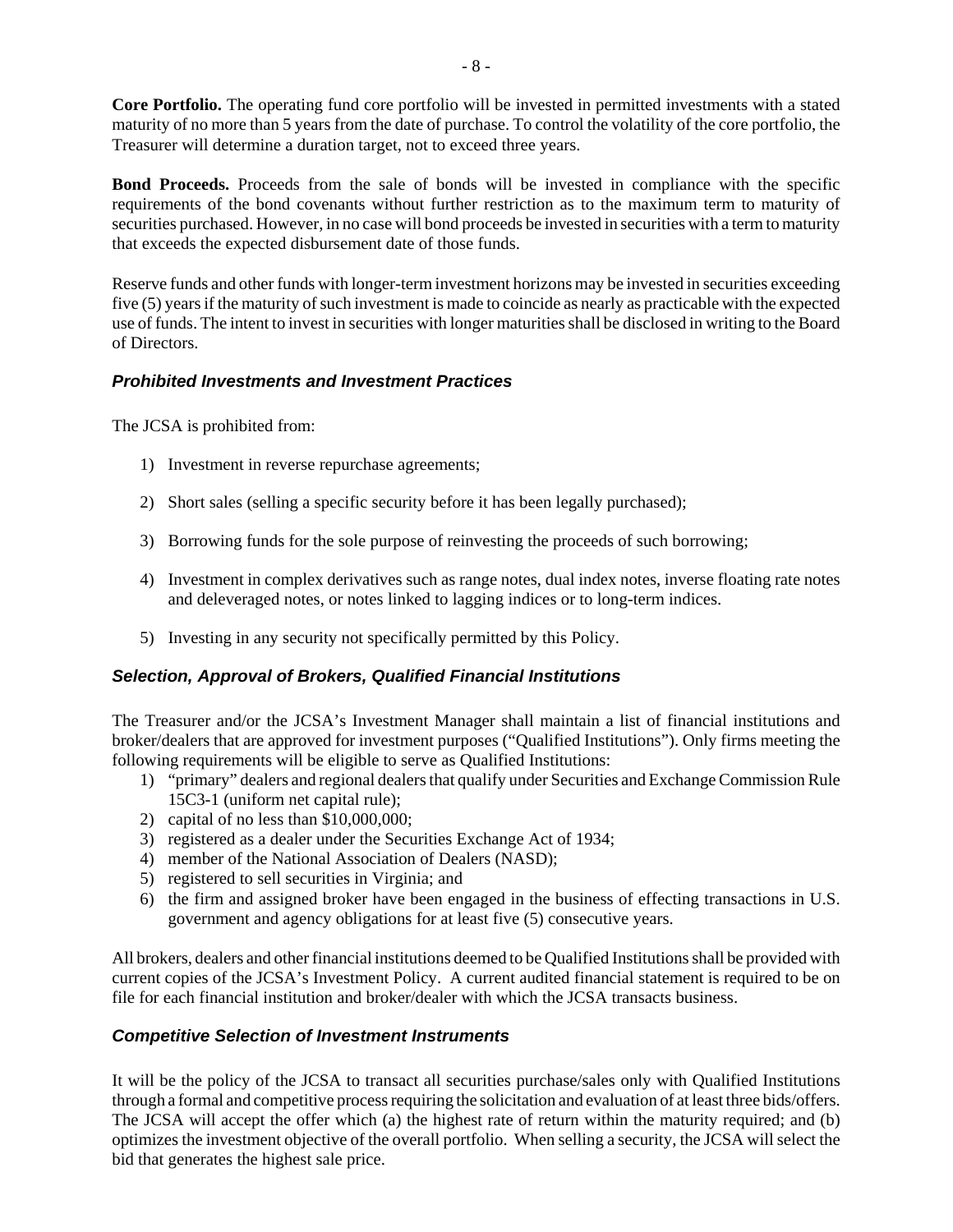Primary fixed price federal agency offerings may be purchased from the list of Qualified Institutions without competitive solicitation if it is determined that no agency obligations meeting the JCSA's requirements are available in the secondary market at a higher yield.

## *Investment of Bond Proceeds*

The JCSA intends to comply with all applicable sections of the Internal Revenue Code of 1986, Arbitrage Rebate Regulations and bond covenants with regard to the investment of bond proceeds. Accounting records will be maintained in a form and for a period of time sufficient to document compliance with these regulations.

Sinking fund investments will be limited to those securities authorized by Section 2.2-4500 et seq. of the Code of Virginia.

# *Safekeeping and Custody*

All investment securities purchased by the JCSA or held as collateral on deposits or investments shall be held by the JCSA or by a third-party custodial agent who may not otherwise be a counterparty to the investment transaction.

All securities in the JCSA's Portfolio shall be held in the name of the JCSA and will be free and clear of any lien. Further, all investment transactions will be conducted on a delivery-vs.-payment basis. The custodial agent shall issue a safekeeping receipt to the JCSA listing the specific instrument, rate, maturity and other pertinent information. On a monthly basis, the custodial agent will also provide reports that list all securities held for the JCSA, the book value of holdings and the market value as of month-end.

Appropriate JCSA officials and representatives of the custodial agent responsible for, or in any manner involved with, the safekeeping and custody process of the JCSA shall be bonded in such a fashion as to protect the JCSA from losses from malfeasance and misfeasance.

## *Performance Standards*

The investment portfolio shall be designed and managed with the objective of obtaining a market rate of return throughout budgetary and economic cycles, commensurate with the investment risk constraints and cash flow needs of the JCSA. Short-term funds and other funds that must maintain a high degree of liquidity will be compared to the return on the three-month U. S. Treasury Bill. Medium term investments and other funds that have a longer-term investment horizon will be compared to an index of U. S. Treasury securities having a similar duration or other appropriate benchmark.

# *Reporting*

The Treasurer or Investment Manager shall prepare an investment report not less than monthly. This report shall include: (i) a listing of the existing portfolio in terms of investment securities, amortized book value, maturity date, yield-on-cost, market value and other features deemed relevant and (ii) a listing of all transactions executed during the month.

The Treasurer or Investment Manager shall prepare a "Quarterly Investment Report" that summarizes (i) recent market conditions, economic developments and anticipated investment conditions, (ii) the investment strategies employed in the most recent quarter, (iii) a description of all securities held in investment portfolios at month-end, (iv) the total rate of return for the quarter and year-to-date versus appropriate benchmarks, and (v) any areas of policy concern warranting possible revisions to current or planned investment strategies. The market values presented in these reports will be consistent with accounting guidelines in GASB Statement 31 pertaining to the valuation of investments and the treatment of unrealized gains/losses.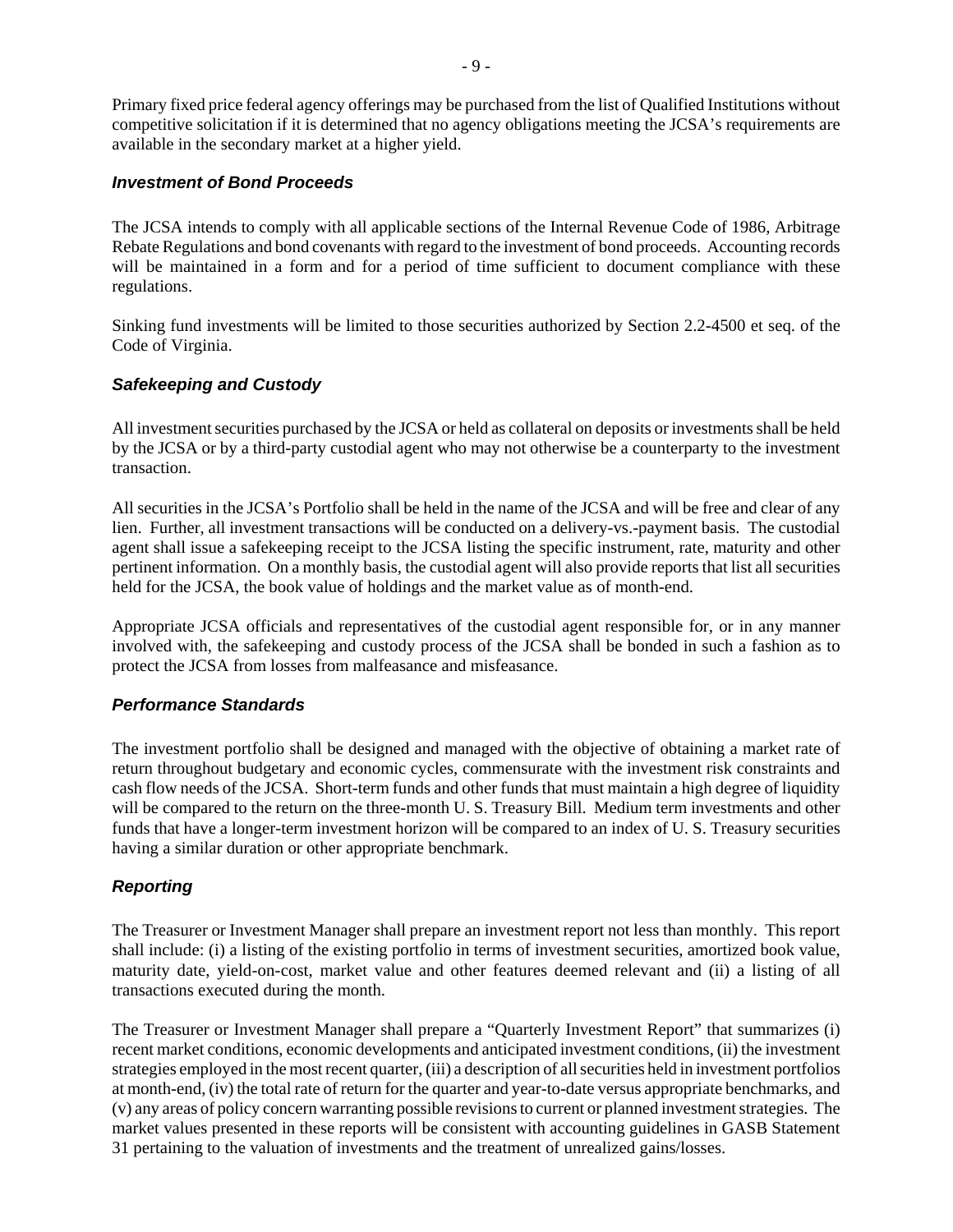The quarterly report will also include a statement that the investment of the JCSA's Portfolio is in compliance with this Policy and any applicable bond resolutions.

## **Investment Policy Adoption**

This policy is adopted by the Board of Directors of the James City Service Authority this 25th day of November, 2003. Insert Statement of Investment Policy

#### **D. BOARD REQUESTS AND DIRECTIVES** - None

#### **E. ADJOURNMENT**

Mr. Harrison made a motion to adjourn.

The motion passed by a unanimous voice vote.

Mr. Brown adjourned the Board at 8:03 p.m.

Sanford B. Wanner Secretary to the Board

l

112503bd.min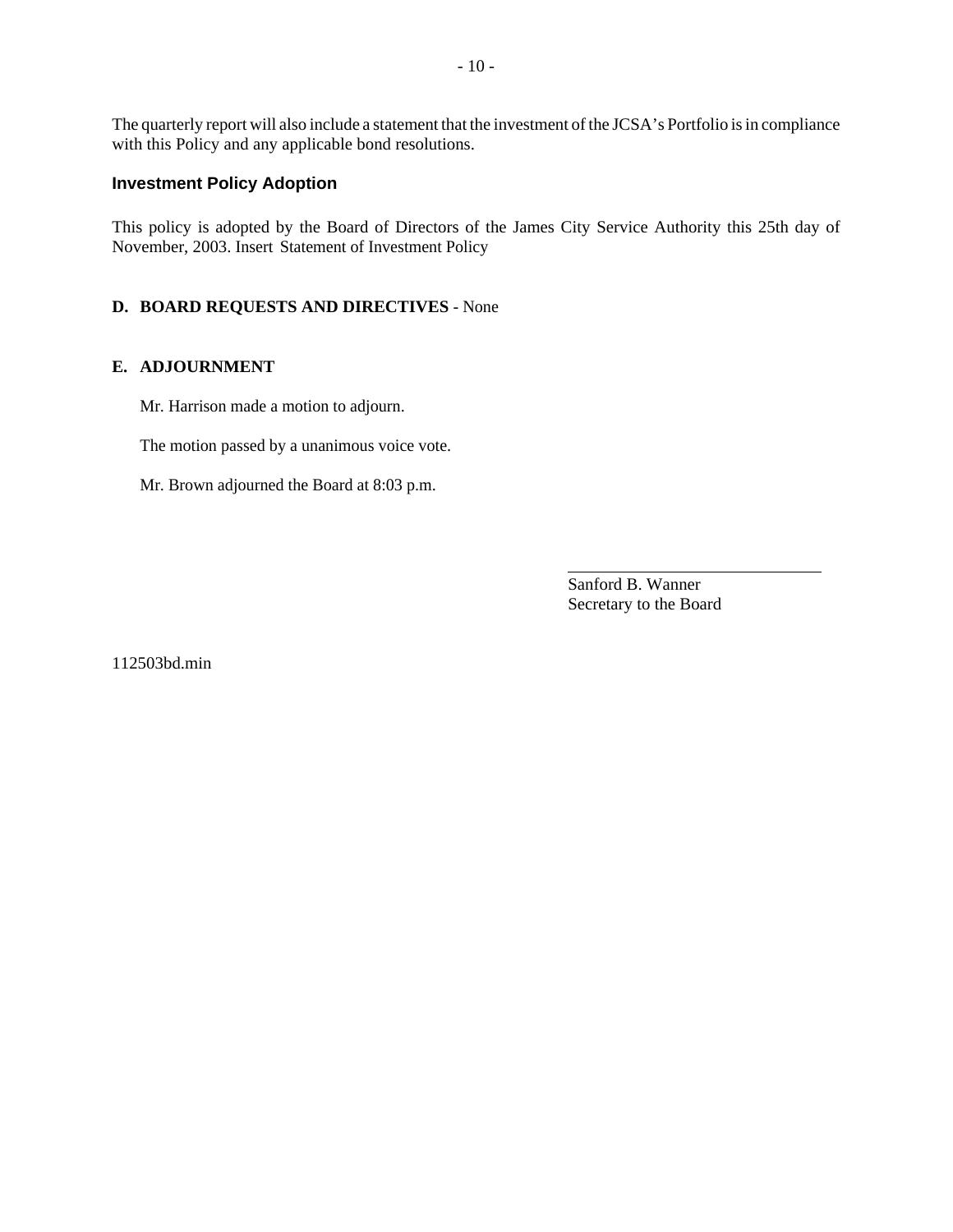# **AT A WORK SESSION OF THE BOARD OF DIRECTORS OF THE JAMES CITY SERVICE AUTHORITY, JAMES CITY COUNTY, VIRGINIA, HELD ON THE 16TH DAY OF DECEMBER 2003, AT 4:00 P.M. IN THE COUNTY GOVERNMENT CENTER BOARD ROOM, 101 MOUNTS BAY ROAD, JAMES CITY COUNTY, VIRGINIA.**

## **A. ROLL CALL**

Michael J. Brown, Chairman John J. McGlennon, Vice Chairman Jay T. Harrison, Sr., Arrived at 4:35 p.m. James G. Kennedy, Absent Bruce C. Goodson

Sanford B. Wanner, Secretary Frank M. Morton, III, County Attorney Larry M. Foster, General Manager

#### **B. BOARD CONSIDERATION**

#### 1. Water and Sewer Rate Study

Mr. Larry M. Foster, General Manager of the James City Service Authority, presented an overview of the history of water and sewer rates in the County and introduced Mr. Ed Donohue of Municipal & Financial Services Group (MFSG).

Mr. Donohue presented an overview of the draft report on the James City Service Authority Water and Sewer Utilities Cost of Service/Rate Study conducted by MFSG.

The Board, Mr. Donohue, and staff discussed the proposed financial reserve and its benefits; possible alternatives in rate and facility charges, disadvantages of setting a minimum billing rate, sewer rates, and impact of weather on the recommended rate structure.

The Board requested anticipated impacts on the budget for maintaining the first tier rates and increasing the second tier rates, and anticipated impacts on the budget for maintaining the tier rates at the current levels.

#### 2. Independent Water System Rates

Mr. Donohue provided the Board with an overview of the basis and background for the cost of service and rate study for independent systems, and an overview of the cost recovery alternatives for independent systems.

The Board, Mr. Donohue, and staff discussed the disadvantages of separate user rates for each independent service areas, and a "Rate Equalization Fund."

At 5:04 p.m., the Board paused while the James City County Board of Supervisors convened.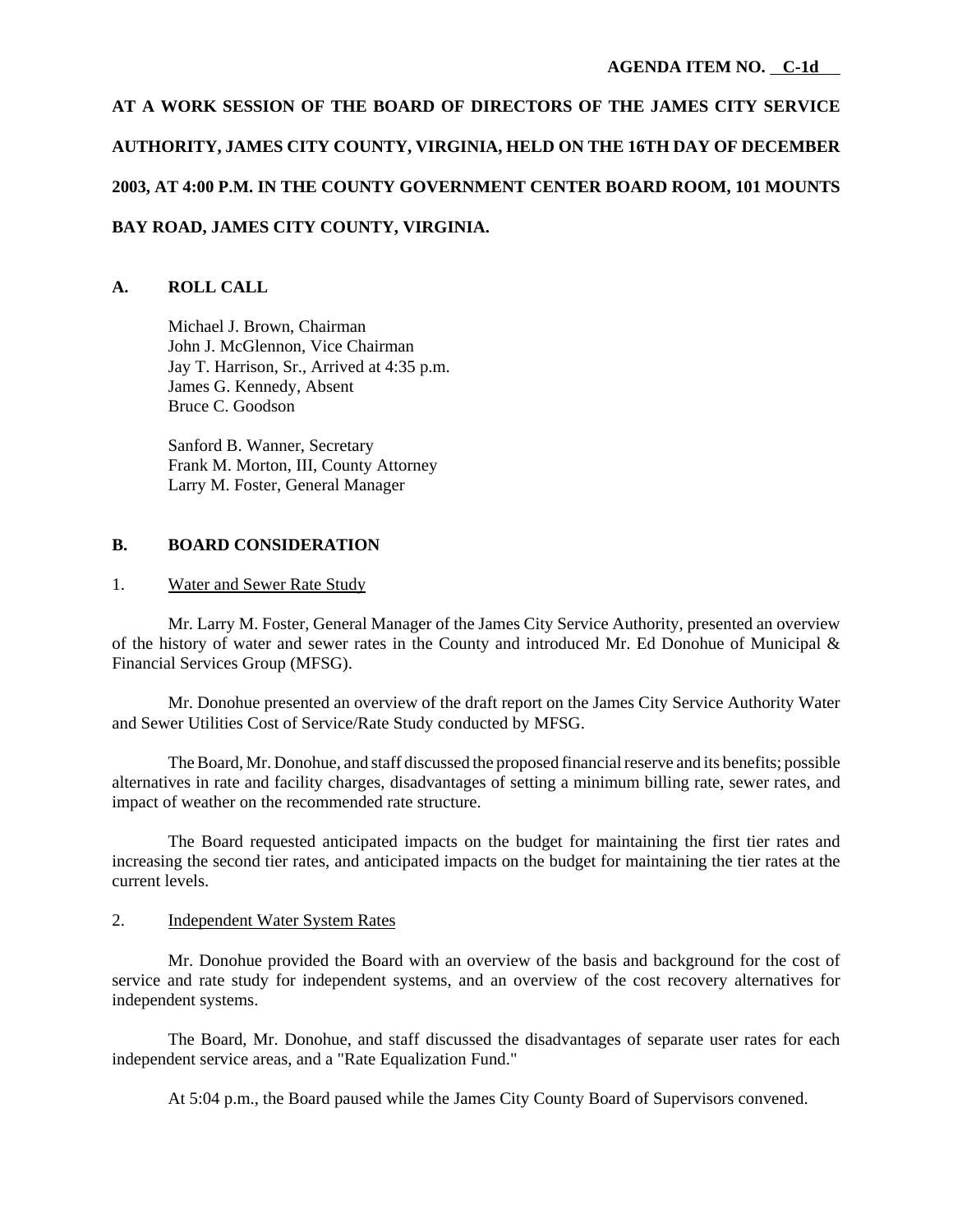The Board and staff discussed the advantages and disadvantages of the County's policy regarding the number of dwelling units per subdivision outside the Primary Service Area (PSA), fiscal impacts to the independent well or water systems should the Board change its policy regarding the PSA boundary lines, and opportunity for the Board of Supervisors and Board of Directors to hold work sessions to further discuss the County's policy regarding independent well or water systems, the PSA, and the Subdivision Ordinance.

## **C. ADJOURN**

Mr. Harrison made a motion to adjourn the Board of Directors.

On a roll call vote, the vote was: AYE: Harrison, McGlennon, Goodson, Brown (4). ABSENT: Kennedy (1).

At 5:29 p.m., Mr. Brown adjourned the Board of Directors until 4 p.m. on January 5, 2004.

Sanford B. Wanner Secretary to the Board

l

121603bodws.min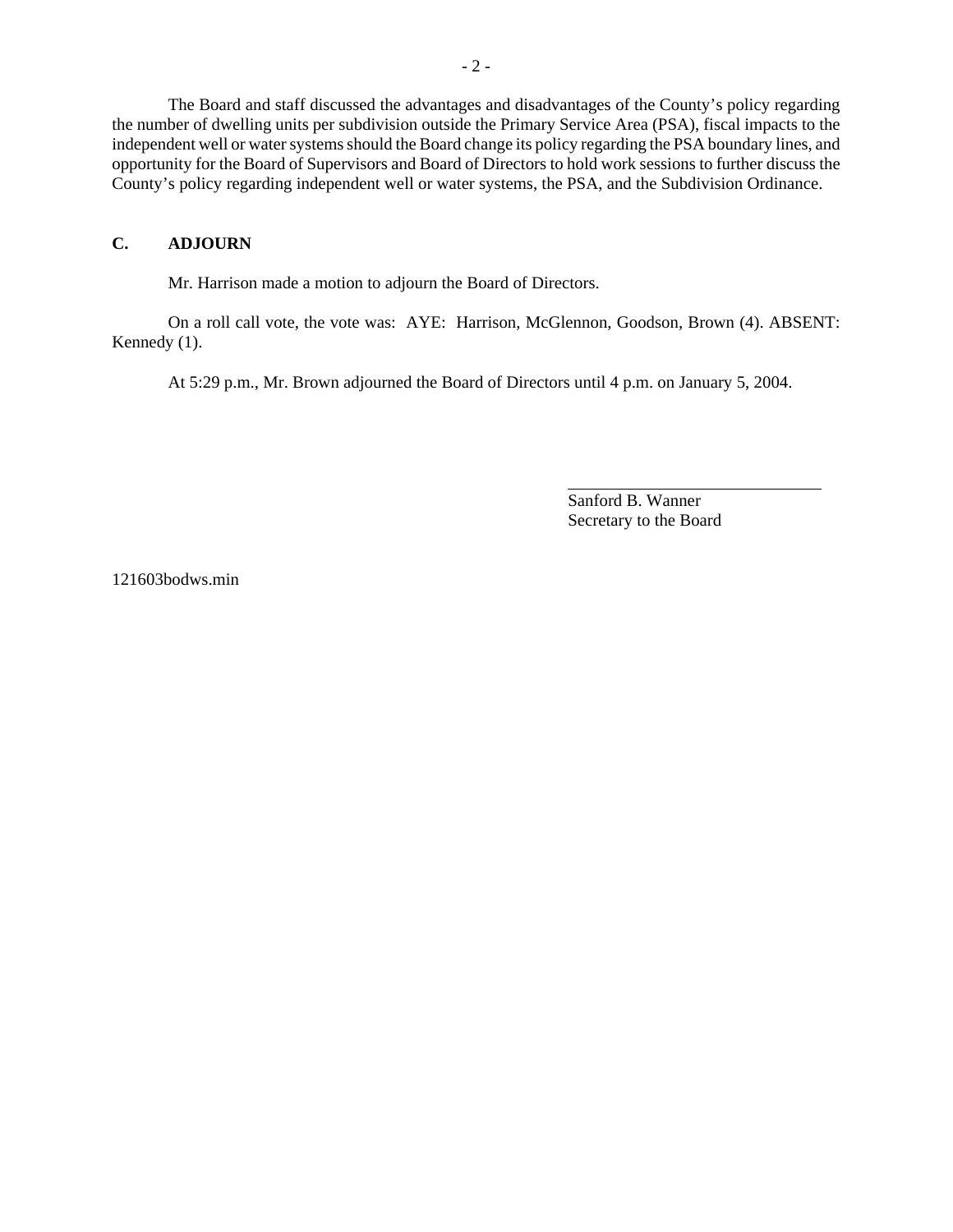# **M E M O R A N D U M**

| DATE:           | January 13, 2004                                                                                                                      |
|-----------------|---------------------------------------------------------------------------------------------------------------------------------------|
| TO:             | The Board of Directors                                                                                                                |
| FROM:           | Larry M. Foster, General Manager, James City Service Authority                                                                        |
| <b>SUBJECT:</b> | Setting a Public Hearing - Amendment to the Regulations Governing Utility Service -<br><b>Establishment of Rate Equalization Fund</b> |
|                 |                                                                                                                                       |

Staff requests the Board of Directors set a Public Hearing for March 23, 2004, on a proposed Rate Equalization Fund for development of new independent water systems. At a Work Session held on December 16, 2003, two recommendations were presented with a Cost of Service Study for Independent Water Systems. This Study concluded that:

- The establishment of separate rates for customers served by the independent systems would have no material impact upon the Primary Service Area customers, but would have a major impact (increase) on bills of the customers served by the independent systems.
- The administration and maintenance of independent system rates would create an additional administrative burden for the Customer Service/Billing Department.
- A simple means of eliminating the cost differences for future independent water systems is to establish a "Rate Equalization Fund" to be funded by: 1) the developer when the lots are recorded at \$4,000 per lot; or 2) lien placed on the lot when it is recorded and collected when the lot is sold.

As a result of the findings and conclusions presented above, two recommendations were made as follows:

- Maintain the current practice of using a common rate structure for all James City Service Authority (JCSA) customers.
- For new independent water systems, establish a "Rate Equalization Fund" by charging a one-time "upfront" \$4,000 payment for all new lots established to be paid by the developer when the lot is sold - payment will be secured by a lien.

Notice of the March 23, 2004, Public Hearing will be advertised on January 22, 2004, and March 11, 2004. This Public Hearing is in accordance with Section 15.2-5136 of the Code of Virginia, which requires a 60-day notice for water-related rate changes.

The proposed change to the Regulations Governing Utility Service is listed below:

The developer of any Independent Water System constructed after April 1, 2004, in accordance with the provisions of Section 17-57, Water Facilities, of the Subdivision Ordinance is required to place a \$4,000 lien payable to the James City Service Authority on each parcel created by the subdivision. As lots are sold, the monies collected will be placed in a restricted reserve account that will be invested in accordance with the JCSA's investment strategy. The proceeds will be used to offset the costs of operating the Independent Water System as the need arises. The liens will be released on parcels for which the liens have not been collected should the Independent Water System ever be connected to the Central Water system. Any restricted reserve account fund balance remaining shall be transferred to the General Operating Fund Account at the time of connection to the Central Water System.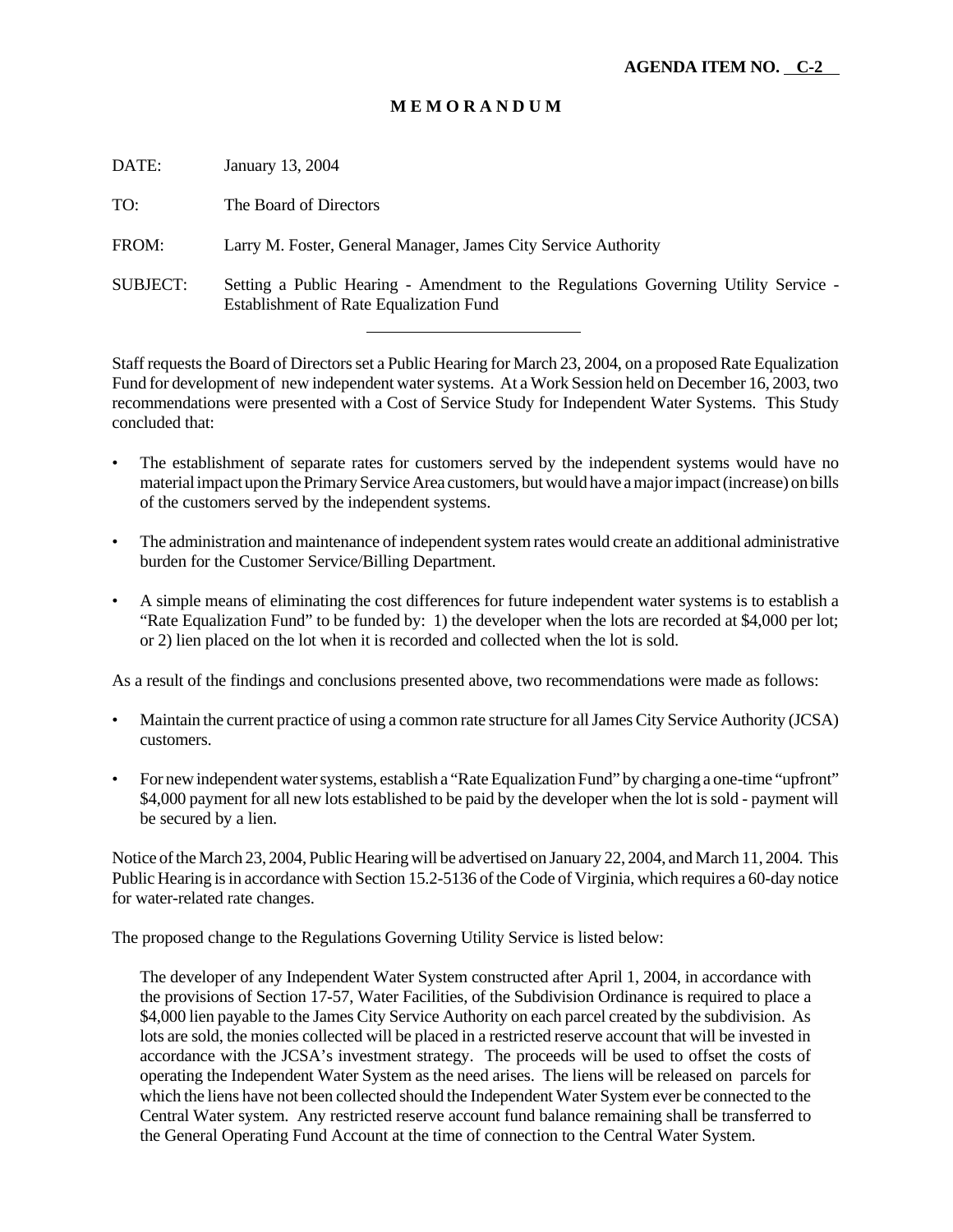Staff recommends approval of the attached resolution to set the Public Hearing for March 23, 2004.

Larry M. Foster

 $\overline{a}$ 

LMF/gs indepwtr.mem

Attachments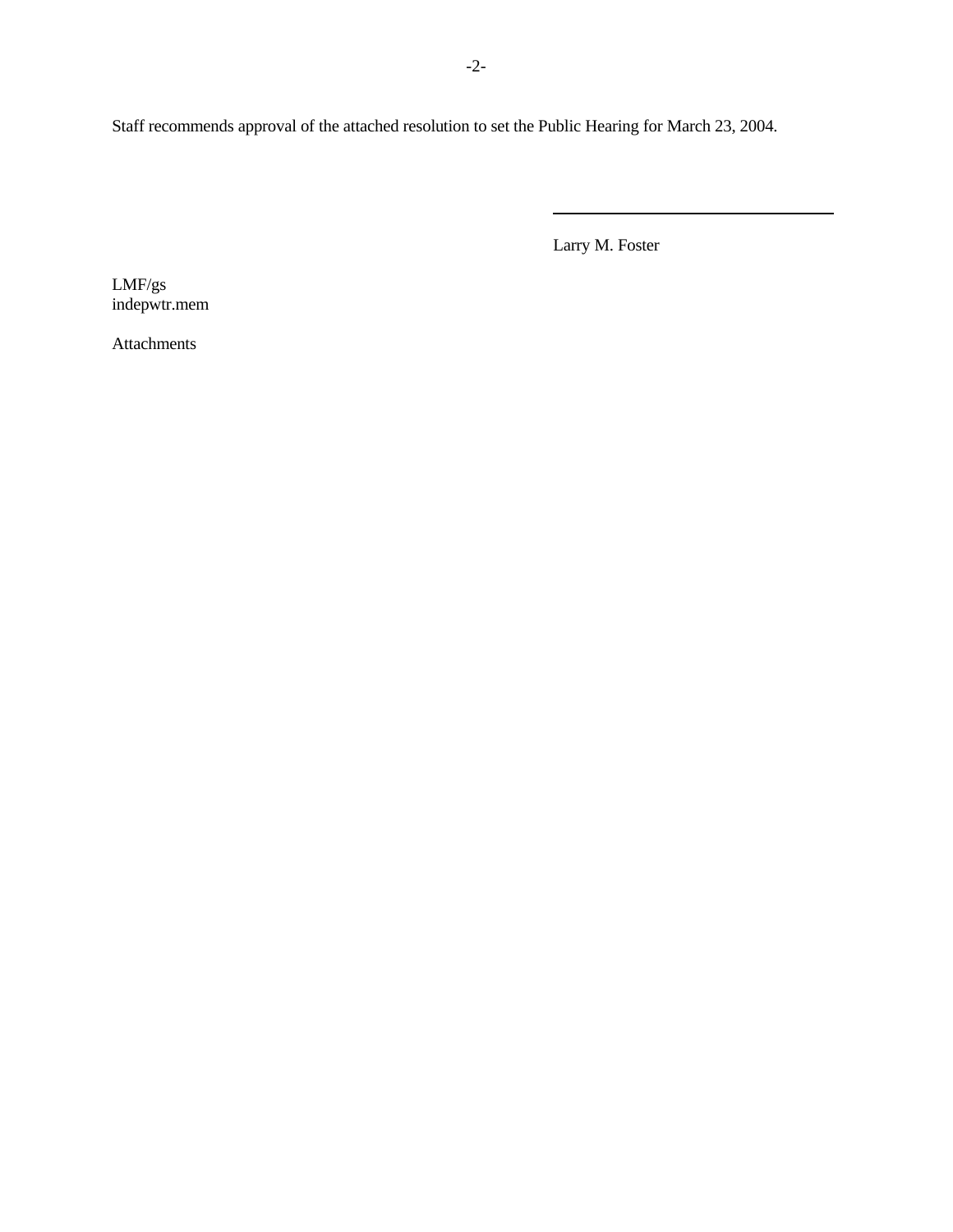# **R E S O L U T I O N**

# SETTING A PUBLIC HEARING - AMENDMENT TO THE REGULATIONS GOVERNING

## UTILITY SERVICE - ESTABLISHMENT OF RATE EQUALIZATION FUND

- WHEREAS, the Board of Directors of the James City Service Authority desires to set a public hearing to discuss a proposed amendment to the Regulations Governing Utility Service by establishing a Rate Equalization Fund.
- NOW, THEREFORE BE IT RESOLVED by the Board of Directors of the James City Service Authority, James City County, Virginia, will conduct a public hearing on March 23, 2004, to receive public comment on a proposed amendment to Section 29, Extension and Expansion of Authority Facilities, Regulations Governing Utility Service by adding language establishing a Rate Equalizations Fund, which is summarized below, which will become effective April 1, 2004, if adopted.

The developer of any Independent Water System constructed after April 1, 2004, in accordance with the provisions of Section 17-57, Water Facilities, of the Subdivision Ordinance is required to place a \$4,000 lien payable to the James City Service Authority on each parcel created by the subdivision. As lots are sold, the monies collected will be placed in a restricted reserve account that will be invested in accordance with the JCSA's investment strategy. The proceeds will be used to offset the costs of operating the Independent Water System as the need arises. The liens will be released on parcels for which the liens have not been collected should the Independent Water System ever be connected to the Central Water system. Any restricted reserve account fund balance remaining shall be transferred to the General Operating Fund Account at the time of connection to the Central Water System.

BE IT FURTHER RESOLVED, that the complete proposed amendments be made part of this resolution.

Chairman, Board of Directors

\_\_\_\_\_\_\_\_\_\_\_\_\_\_\_\_\_\_\_\_\_\_\_\_\_\_\_\_\_\_\_\_\_\_\_\_

ATTEST:

Sanford B. Wanner Secretary to the Board

\_\_\_\_\_\_\_\_\_\_\_\_\_\_\_\_\_\_\_\_\_\_\_\_\_\_\_\_\_\_\_\_

Adopted by the Board of Directors of the James City Service Authority, James City County, Virginia, this 13th day of January, 2004.

indepwtr.res